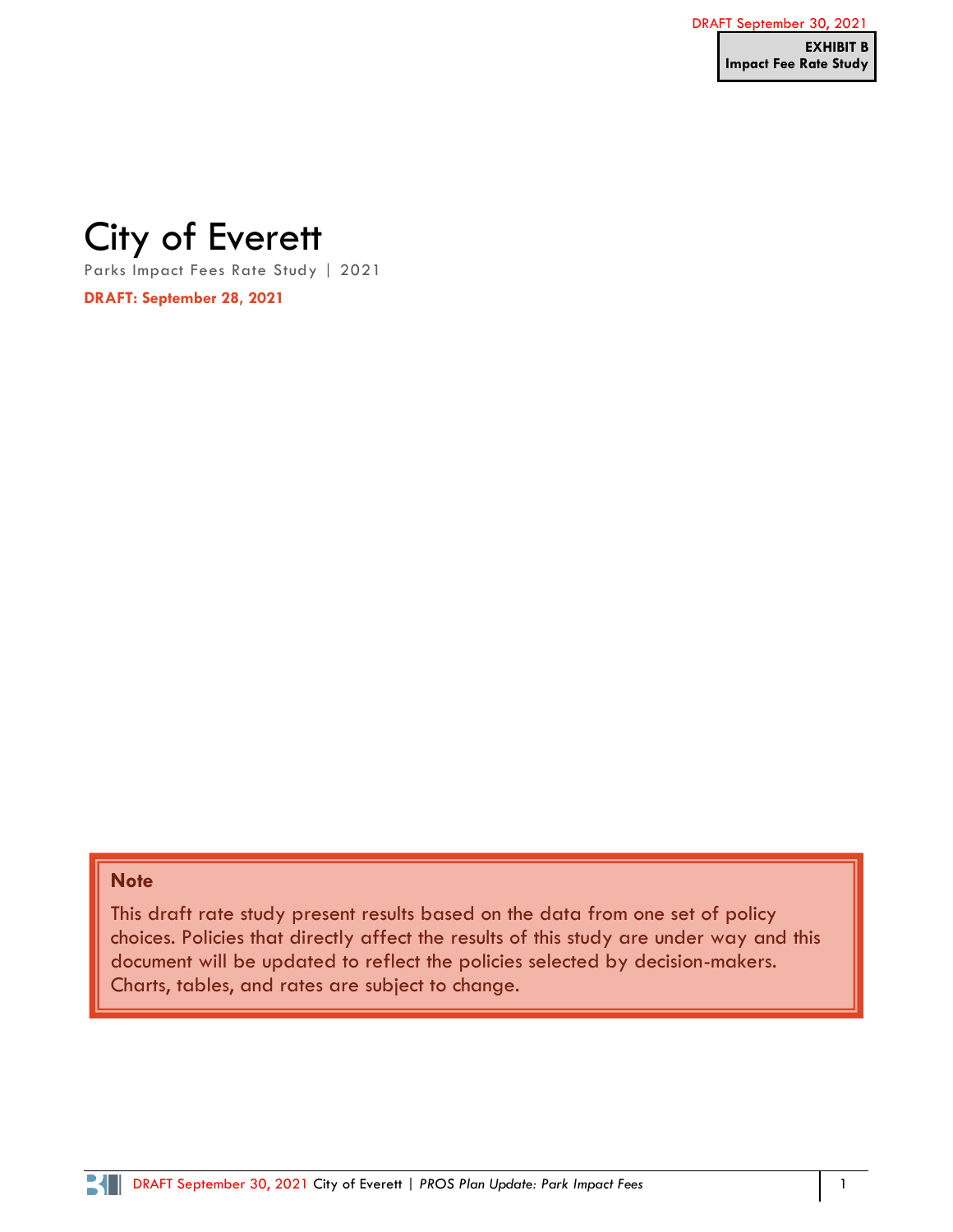## <span id="page-1-0"></span>**INTRODUCTION**

This study provides the calculations for development impact fees to be collected for parks capital projects in the City of Everett. Washington State authorizes municipalities to levy multiple types of impact fees to help offset the expenses associated with growth. The City of Everett has elected to explore park impact fees as authorized by the Growth Management Act enacted in 1990 [\(Revised Code of Washington Chapter 36.70A\)](https://app.leg.wa.gov/RCW/default.aspx?cite=36.70A).

#### The Revised Code of Washington (RCW) outlines the intent and purpose of impact fees in Chapter [82.02.050:](https://app.leg.wa.gov/RCW/default.aspx?cite=82.02.050)

*Impact fees—Intent—Limitations.*

- *(1) It is the intent of the legislature:*
	- *(a) To ensure that adequate facilities are available to serve new growth and development;*
	- *(b) To promote orderly growth and development by establishing standards by which counties, cities, and towns may require, by ordinance, that new growth and development pay a proportionate share of the cost of new facilities needed to serve new growth and development; and*
	- *(c) To ensure that impact fees are imposed through established procedures and criteria so that specific developments do not pay arbitrary fees or duplicative fees for the same impact.*
- *(2) Counties, cities, and towns … are authorized to impose impact fees on development activity as part of the financing for public facilities, provided that the financing for system improvements*  to serve new development must provide for a balance between impact fees and other sources of *public funds and cannot rely solely on impact fees.<sup>1</sup>*

Washington State law requires that the impact fee support system improvements. The improvements must be related to new development and reasonably benefit the new development. The impact fee should not exceed a proportionate share of the costs of the system improvements needed to support growth.<sup>2</sup>

The means by which the fee and the proportionate share are calculated are guided by RCW [82.02.060.](https://app.leg.wa.gov/RCW/default.aspx?cite=82.02.060) Specifically, state law requires any municipal ordinance enacting GMA impact fees is to include a schedule for each type of development activity that is subject to impact fees. The schedule must be based on a formula or method.<sup>3</sup> To determine the proportionate share, the formula is to consider the following:

- *(1) …In determining proportionate share, the formula or other method of calculating impact fees shall incorporate, among other things, the following:*
	- *(a) The cost of public facilities necessitated by new development;*
	- *(b) An adjustment to the cost of the public facilities for past or future payments made or reasonably anticipated to be made by new development to pay for particular system improvements in the form of user fees, debt service payments, taxes, or other payments earmarked for or proratable to the particular system improvement;*
	- *(c) The availability of other means of funding public facility improvements;*
	- *(d) The cost of existing public facilities improvements; and*
	- *(e) The methods by which public facilities improvements were financed;<sup>4</sup>*

According to the provisions of  $RCW 82.02.060(1)$ , impact fees must be adjusted for other revenue sources that are paid by development, if such payments are earmarked or proratable to particular system improvements.<sup>5</sup> Impact

<sup>1</sup> RCW [82.02.050.](https://app.leg.wa.gov/RCW/default.aspx?cite=82.02.050)

<sup>2</sup> RCW [82.02.050\(3\).](https://app.leg.wa.gov/RCW/default.aspx?cite=82.02.050)

<sup>3</sup> RCW [82.02.060\(1\).](https://app.leg.wa.gov/RCW/default.aspx?cite=82.02.060)

<sup>4</sup> RCW [82.02.060\(1\).](https://app.leg.wa.gov/RCW/default.aspx?cite=82.02.060)

<sup>5</sup> Other provisions of RCW [82.02.050](https://app.leg.wa.gov/RCW/default.aspx?cite=82.02.050) and [060](https://app.leg.wa.gov/RCW/default.aspx?cite=82.02.060) include: The City must provide impact fee credit if the developer dedicates land or improvements identified in the City's adopted Capital Facilities Plan and such construction is required as a condition of development approval  $(RCW 82.02.060(4))$  $(RCW 82.02.060(4))$ . Collected impact fees may only be spent on public facilities identified in a capital facilities plan or to reimburse the government for the unused capacity of existing facilities (RCW [82.02.050\(4\)\)](https://app.leg.wa.gov/RCW/default.aspx?cite=82.02.050). In addition, impact fees may only be spent on capital costs for system improvements.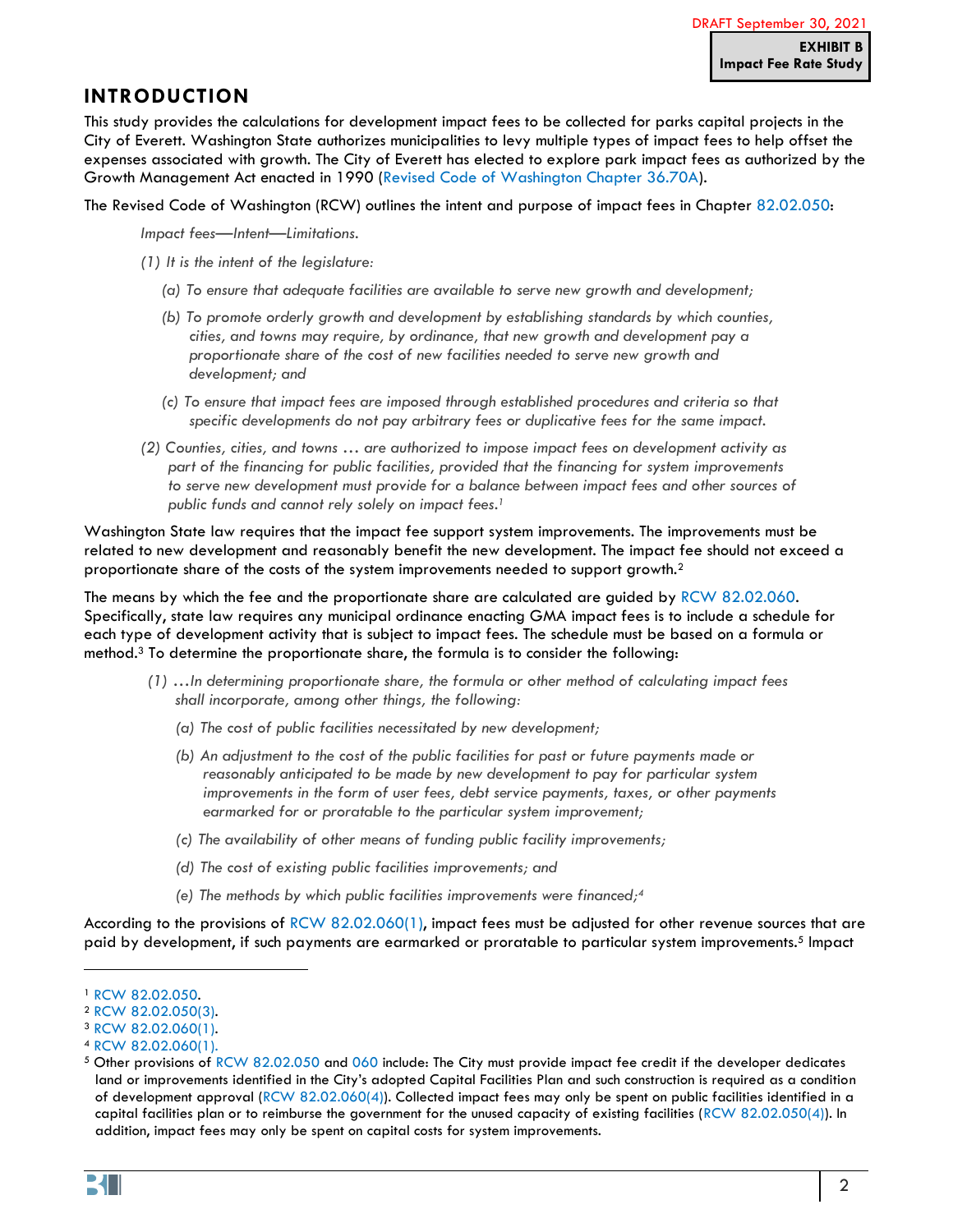fees need to account for other means of funding facility improvements than impact fees (see the balance provision in RCW [82.02.050\(2\)\)](https://app.leg.wa.gov/RCW/default.aspx?cite=82.02.050).

This study documents the per capita investment method and results, and a proportionate share approach.

#### **Note on Current Planning Efforts**

As of the time of this study, the City of Everett is updating its Parks, Recreation, and Open Space Plan. This effort is expected to include updates to key pieces of information for the impact fee calculation, including by not limited to the level of service standards, capital project list, and proportionate share of future revenues. Additionally, Snohomish County is working on a periodic update to growth targets which may affect the population and employment targets used throughout this study.

### **FUTURE GROWTH**

The Growth Management Act requires the City of Everett to plan for new growth and establish a comprehensive plan. The City's current comprehensive plan is for the period 2015-2035. Based on the available capital projects lists and demographic projections, this study incorporates growth for the ten-year expenditure window for collected impact fees, 2021-2031. 6

The City of Everett is provided population growth estimates for key planning years – 2035 and 2050 – consistent with the Snohomish County growth targets and *VISION 2050*. Every year, the Washington State Office of Financial Management (OFM) produces population estimates for all Washington municipalities, which are treated as the official population estimates for State fiscal calculations.<sup>7</sup> For the purpose of this study, the OFM population estimates are used for City residential population estimates through 2020, the most recent estimates available.

Expected growth in housing and employment are key components to impact fee calculations. The City provided housing targets. Employment estimates from Puget Sound Regional Council's *VISION 2040, VISION 2050,* and *Covered Employment Estimates by Jurisdiction* were used throughout this study.

Development will increase the residential population of the City, but development is expected to also increase employment. Added jobs can increase demand on infrastructure through use of City parks by employees and nonresident visitors to those businesses. Multiple Washington jurisdictions attempt to capture the expected increased usage resulting from growth by using the concept of equivalent population.<sup>8</sup>

BERK also collected employment, population, household size, and housing unit data from OFM, U.S. Census Bureau's American Community Survey (ACS), U.S. Census Bureau's OnTheMap project, and the City of Everett Comprehensive Plan. Using an average annual growth rate to adapt the 2035 and 2050 growth targets to the 10-year impact fee expenditure timeline, BERK found annual expected growth in employment, residential population, and housing. The results are split between residential population and residential equivalent population (i.e., employment) below.

#### <span id="page-2-1"></span>**Residential Population and Housing Growth**

The City has experienced moderate growth over the past 10 years, as shown in [Exhibit 1.](#page-2-0)

<span id="page-2-0"></span>*Exhibit 1. City of Everett Population, 2010-2020*

<sup>6</sup> RCW [82.02.070.](https://app.leg.wa.gov/RCW/default.aspx?cite=82.02.070)

<sup>7</sup> RCW [43.62.030.](https://app.leg.wa.gov/rcw/default.aspx?cite=43.62.030)

<sup>8</sup> Examples of other jurisdictions that have used equivalent population include the cities of Anacortes, Issaquah, Redmond, Edmonds, and Montlake Terrace.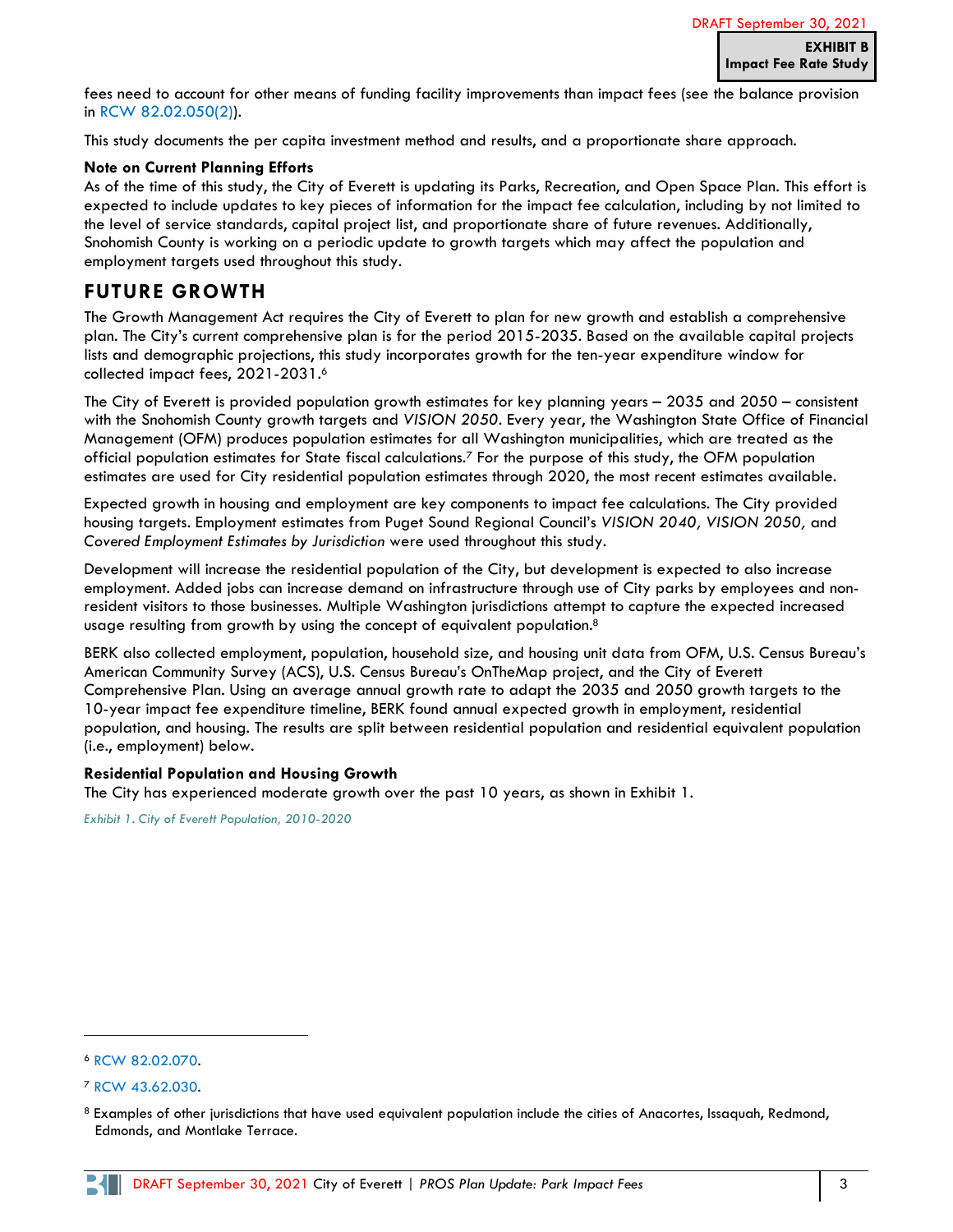



*Sources: OFM, 2021; BERK, 2021.*

Compared to the 9.4% growth over the past decade, the City is planning for a significant increase in population between 2020 and 2050 as shown in [Exhibit 2.](#page-3-0) To reach the population growth targets, the City will need to grow 34.0% in the next decade.

<span id="page-3-0"></span>*Exhibit 2. Estimated and Projected Population: 2020, 2021-2050*



*Sources: BERK, 2021.*

Housing has often been classified into single family or multifamily, where single family are generally free-standing housing units intended for one household and multifamily are groupings of housing units with some shared structural elements meant for multiple households. This distinction is becoming less meaningful as residents have demanded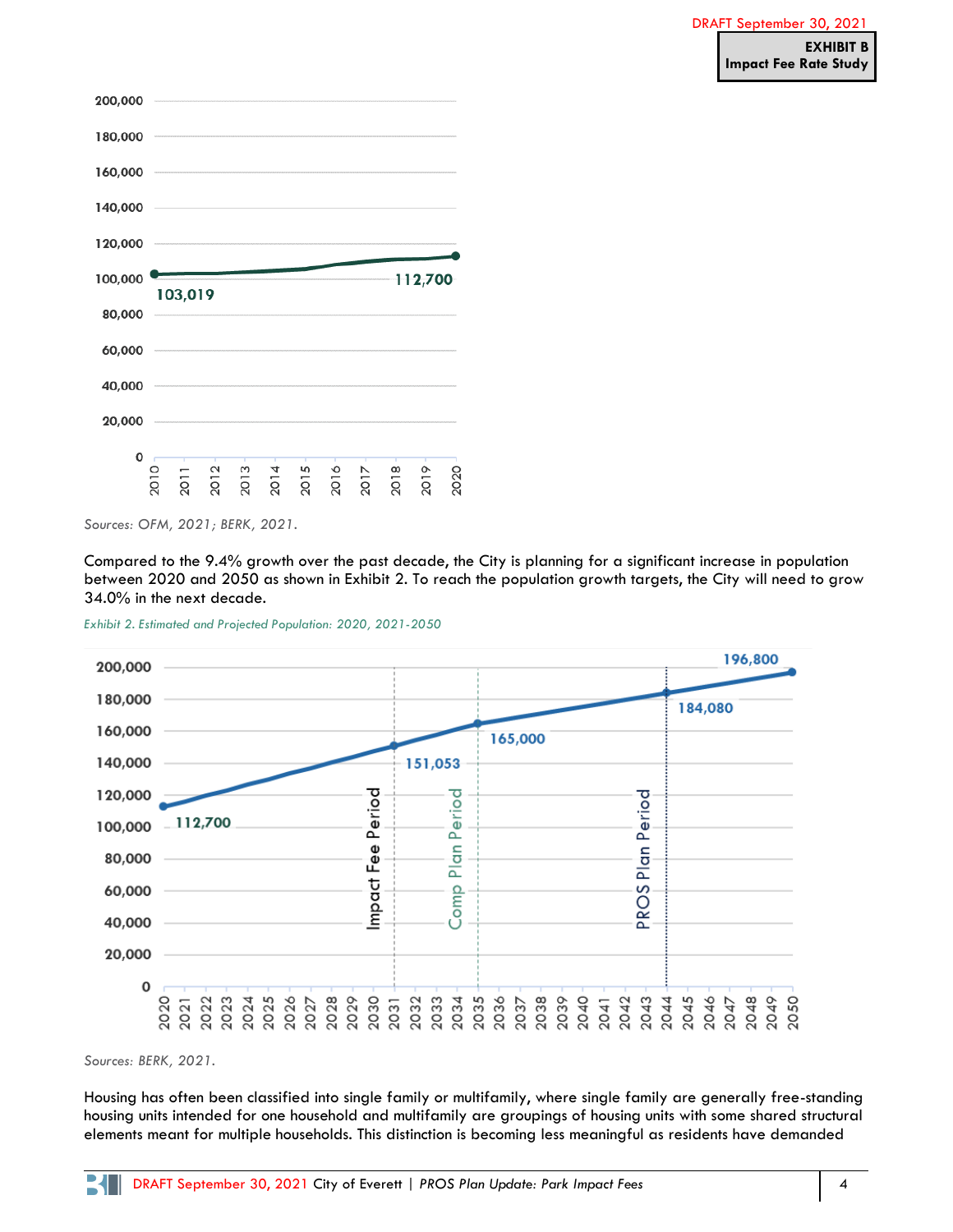and cities have encouraged alternative approaches to housing, such as townhouses, accessory dwelling units, and cluster housing. The City has planned for mixed use centers and corridors with higher density housing types, and the City anticipates very little new single family housing development in the future. Most of the city's developable land allows higher densities and developers usually seek to maximize the number of housing units in a given development.

Since being authorized in 1990, Growth Management Act impact fees for parks have typically been levied against residential development. If jurisdictions differentiate park impact fee rates for residential development, rates have used single family and multifamily, and less commonly additional categories for duplexes, mobile homes, townhouses, and accessory dwelling units.

To create a rate structure that is flexible in its approach to different residential housing types, this study considers residential development by number of bedrooms, regardless of structure type.

Ultimately, residential park impact fees rates are set by the amount per person in park capital costs needed to respond to growth. However, residential impact fees are levied at the time of permitting and charged based on housing units, not the number of future residents. Characteristics of the unit provide information to make reasonable assumptions about the number of people who will reside in that unit. Specifically, the number of bedrooms indicates the number of people that the unit is intended to accommodate. [Exhibit 3](#page-4-0) illustrates a current breakdown of dwelling units by the number of bedrooms.

#### <span id="page-4-0"></span>*Exhibit 3. Current Bedrooms, Residents, and Residents per Bedroom, 2019*

|                    | <b>Estimate</b> | <b>Share of Total</b> | <b>Assumed</b><br>Number of<br><b>Bedrooms</b> | <b>Total Bedrooms</b> |
|--------------------|-----------------|-----------------------|------------------------------------------------|-----------------------|
| No bedroom         | 1,729           | $4.0\%$               |                                                | 1,729                 |
| 1 bedroom          | 6,841           | 15.8%                 |                                                | 6,841                 |
| 2 bedrooms         | 14,870          | 34.2%                 | 2                                              | 29,740                |
| 3 bedrooms         | 13,966          | 32.2%                 | 3                                              | 41,898                |
| 4 bedrooms         | 4,862           | 11.2%                 | $\overline{4}$                                 | 19,448                |
| 5 or more bedrooms | 1,160           | 2.7%                  | $5.25*$                                        | 6,090                 |
| <b>Total Units</b> | 43,428          |                       |                                                | 105,746               |

*Note: \* No further information is available on units with 5 bedrooms or more, but BERK assumed that the number of higher*  bedrooms would become successively less common matching the overall pattern after 3 bedrooms. To account for that *skewed distribution in the category, BERK assumed 5.25 bedrooms.*

*Sources: U.S. Census Bureau ACS, 2020; BERK, 2021.*

**Persons per Bedroom:** The data in [Exhibit 3](#page-4-0) were combined with the estimated number of occupants from a similar table within the same Census data set which estimated the housing tenure for 106,921 residents in Everett. By dividing the number of residents by the number of bedrooms, BERK calculated **1.01 persons per bedroom** for the City.

#### **Employment and Residential Equivalent Population Growth**

According the U.S. Census Bureau's *OnTheMap*, 15% of employees in the City of Everett both live and work in Everett as of 2018. The remaining 85% of people employed within Everett live outside city limits. These employees increase the number of people coming into the City by nearly 80,000. Including customers to businesses, further employment development adds pressure for parks services, either in the form of employees using City-owned parks facilities or customers.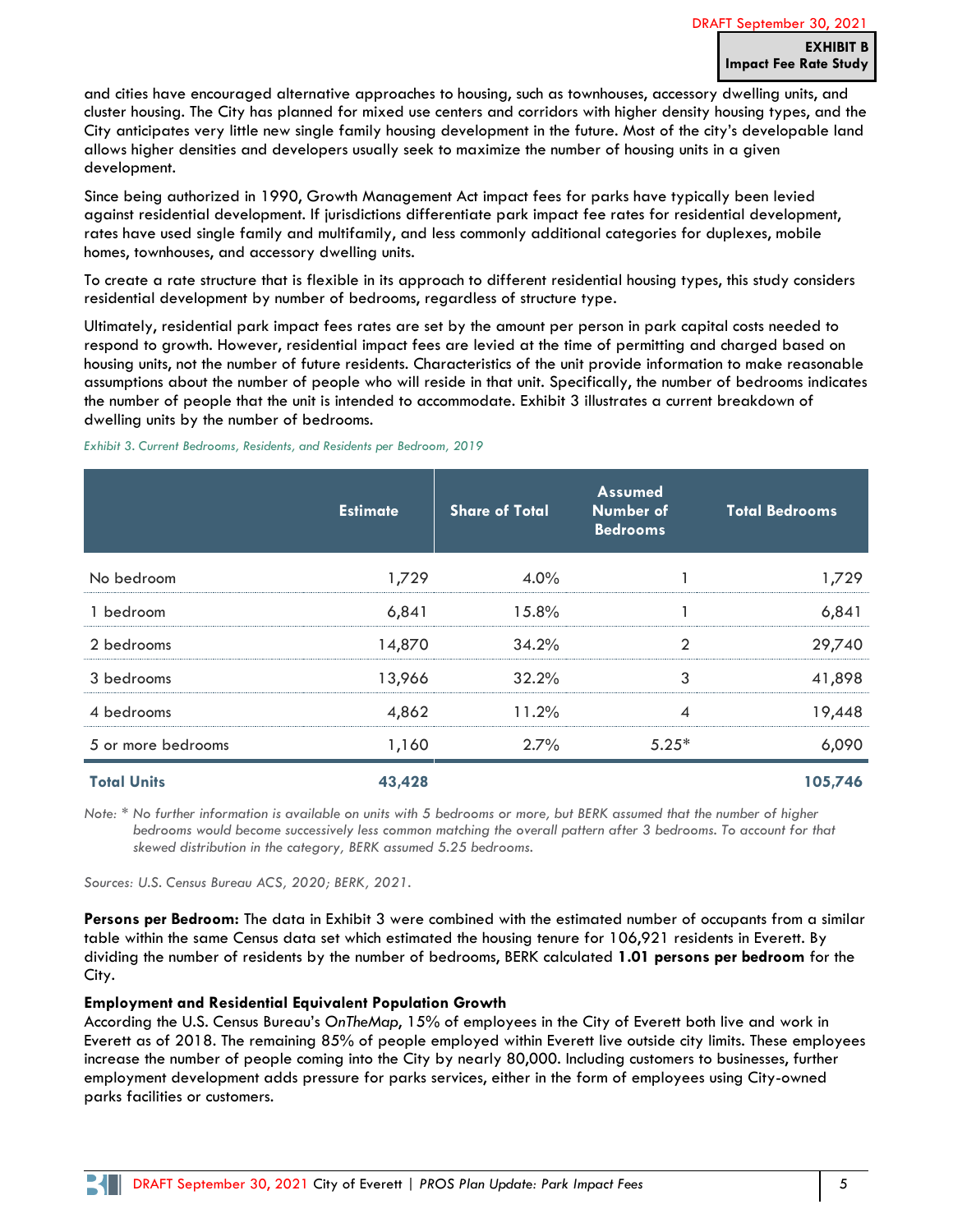While the ongoing global pandemic has changed the workforce, this study is looking forward to the next 10 years, a period in which future patterns are likely to more closely resemble past patterns.

The Puget Sound Regional Council provides sector employment targets as part of its regional planning efforts. PSRC provides targets and current estimate data in six employment sector categories:

- Construction and Resources
- **Retail**
- **EXE** Finance, Insurance, Real Estate, and Services
- Government
- Education
- Manufacturing and Wholesale Trade, Transportation, and Utilities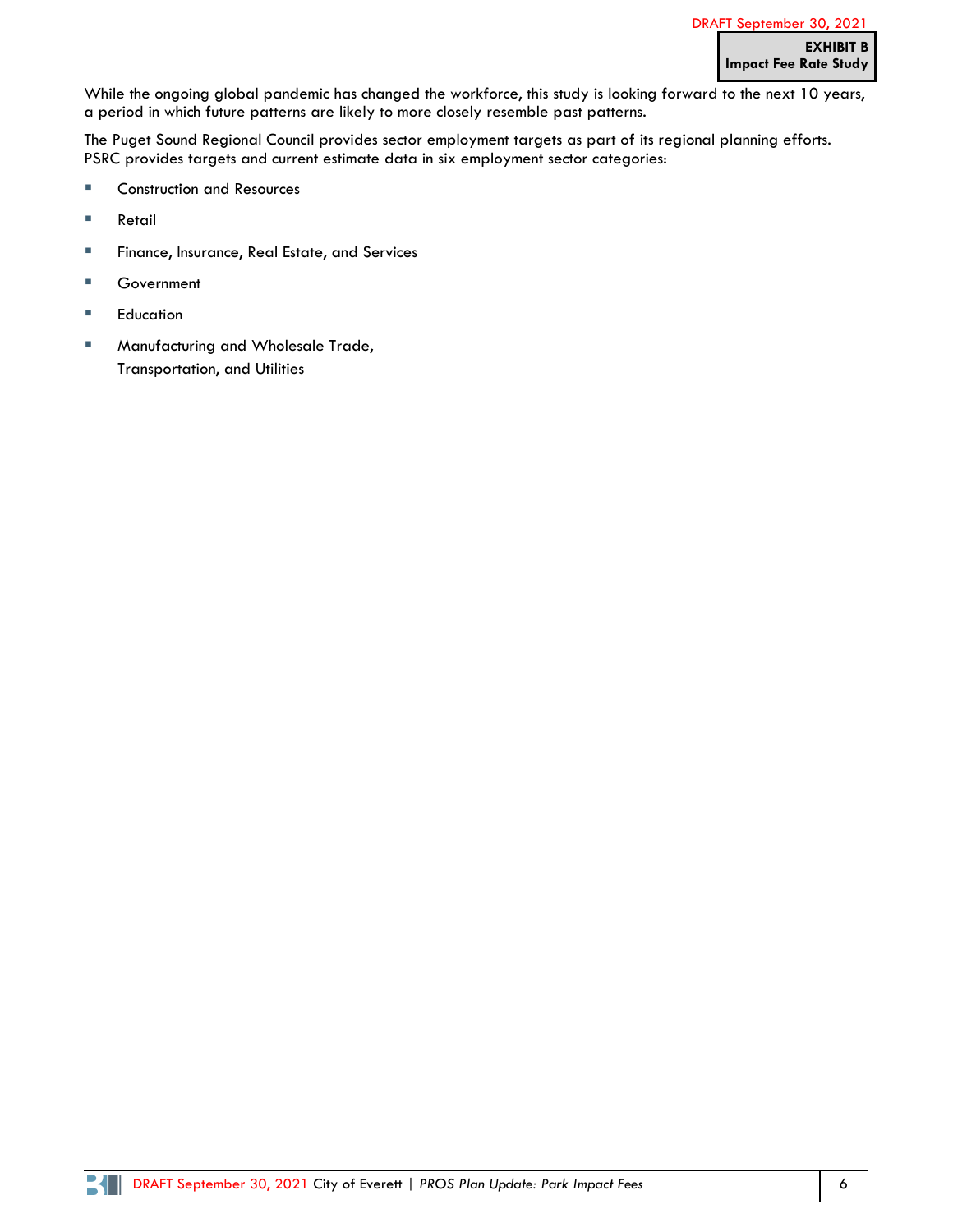To provide anonymity to employers, PSRC suppresses employment sectors that are dominated by a small number of employers. For the City of Everett, PSRC suppresses the "Education" and "Manufacturing and Wholesale Trade, Transportation, and Utilities" categories. To find these categories, BERK used data from the U.S. Census Bureau's *OnTheMap* employment report which provides total jobs by North American Industry Classification System (NAICS) categories. The resulting employment estimates were categorized into three categories corresponding with PSRC and NAICS categories: Services & Offices, Industrial, and Retail. Two categories, Education and Government, were excluded from this analysis as being impact fee exempt.

As part of VISION 2050, PSRC published a target growth in Everett employment by 89,000 jobs compared to the 2020 estimate. Applying the sector analysis described above to this target resulted in the estimates shown in [Exhibit 4.](#page-6-0)



<span id="page-6-0"></span>*Exhibit 4. Estimated and Projected Employees by Type: 2017-2050*

*Sources: PSRC, 2017; U.S. Census Bureau, 2020; BERK, 2021.*

Similar to impact fees for residential development, commercial development is levied not on the number of employees but by the square footage. To create a correspondence between number of employees and square feet for calculating rates, BERK used the Snohomish County 2007 Buildable Lands Project's *Density Study* that included recommended floor square footage growth by commercial type in for 2021-2031,<sup>9</sup> and assumptions for commercial square feet per employee, by employment category. BERK projected employment and commercial square footage by type using linear annual growth rate for the impact fee period.

As described above, equivalent population estimates are based on quantifying the amount of time that parks are available to each group. These estimates are not an estimate of usage, but of possible usage given the periods that parks are open.

Based on hours of operation and comparisons with other jurisdictions, BERK used an assumption that an employee can access City parks 45.9% of the time a resident can access City parks. These calculations are shown in [Exhibit 5.](#page-7-0)

<sup>9</sup> Snohomish County, Buildable Lands Report Employment Density Study, 2007, "Table 1 Recommended Floor Area Square Feet per Employee Assumptions." [<https://snohomishcountywa.gov/DocumentCenter/View/7660/Employment-Density-](https://snohomishcountywa.gov/DocumentCenter/View/7660/Employment-Density-Study?bidId=)[Study?bidId=>](https://snohomishcountywa.gov/DocumentCenter/View/7660/Employment-Density-Study?bidId=).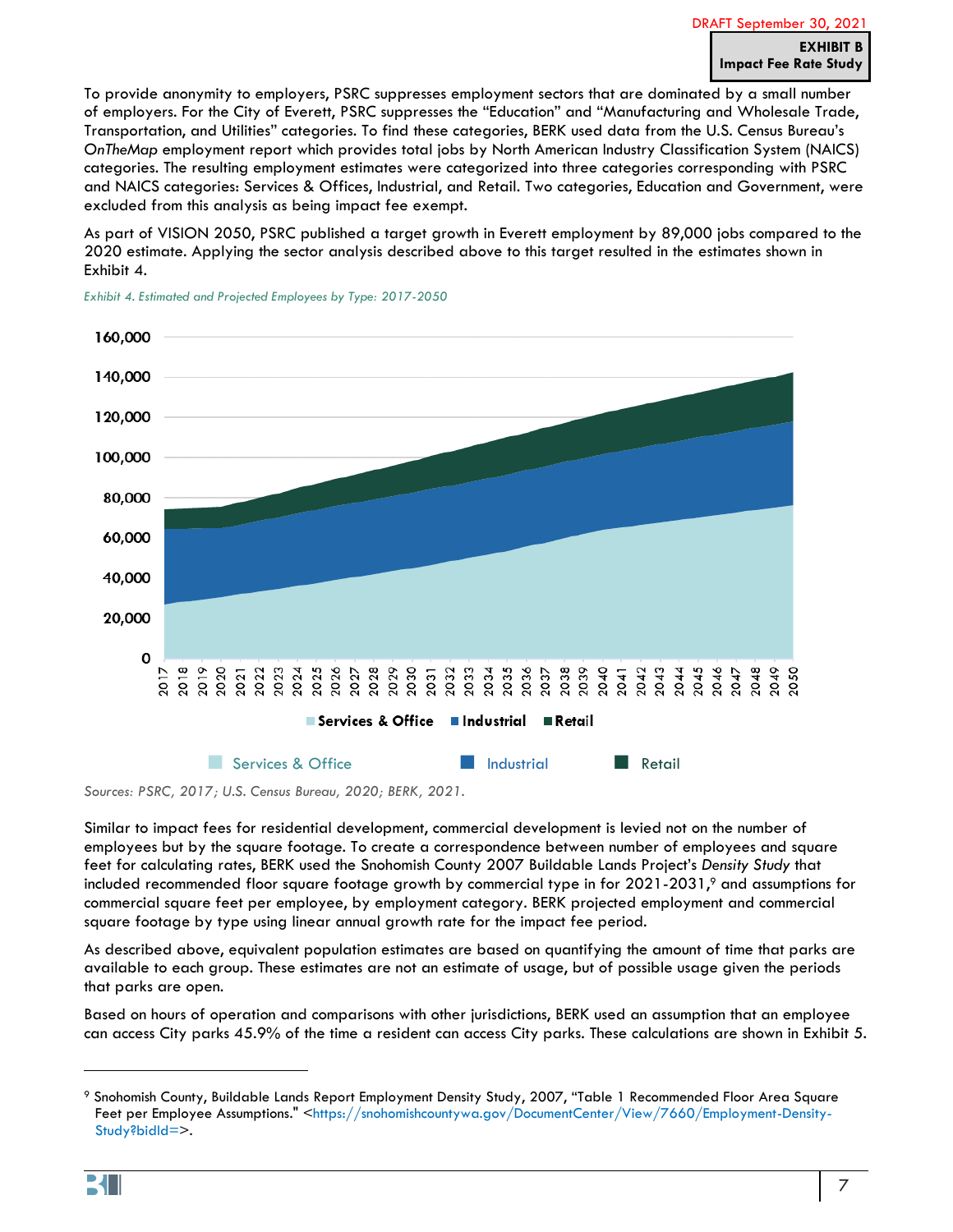<span id="page-7-0"></span>*Exhibit 5. Population Equivalent Employee to Residential Conversion Calculation*

#### **Residential Conversion Factor**

| <b>Residential Park Availability</b>                |          |
|-----------------------------------------------------|----------|
| Hours per day parks open to residents (6 a.m.-Dusk) |          |
| Days per week                                       |          |
| Total hours per week parks available to residents   | 98       |
| <b>Time Employee at Employment Location</b>         |          |
| Hours per day at employment location                |          |
| Days per week at employment location                |          |
| Total hours per week at employment location         | 45       |
| <b>Employee to Residential Conversion Factor</b>    | 45.9%    |
| <b>Half of Conversion Factor</b>                    | $23.0\%$ |

*Sources: BERK, 2021.*

As a policy decision, the City directed BERK to use half of this conversion factor, or 23.0% (with rounding) to reflect that some larger employers (e.g. Boeing, Navy) have some onsite recreation.

BERK used this employee-to-resident equivalency factor to estimate employee growth and the number of additional resident equivalents expected from 2022-2031. [Exhibit 6](#page-7-1) shows residential and resident equivalent population growth for 2020-2050, including the impact fee study period.

<span id="page-7-1"></span>



*Sources: U.S. Census Bureau, 2020; PSRC, 2020; City of Everett, 2021; BERK, 2021.*

#### This rate study uses the 50% factor resident equivalent for all further calculations.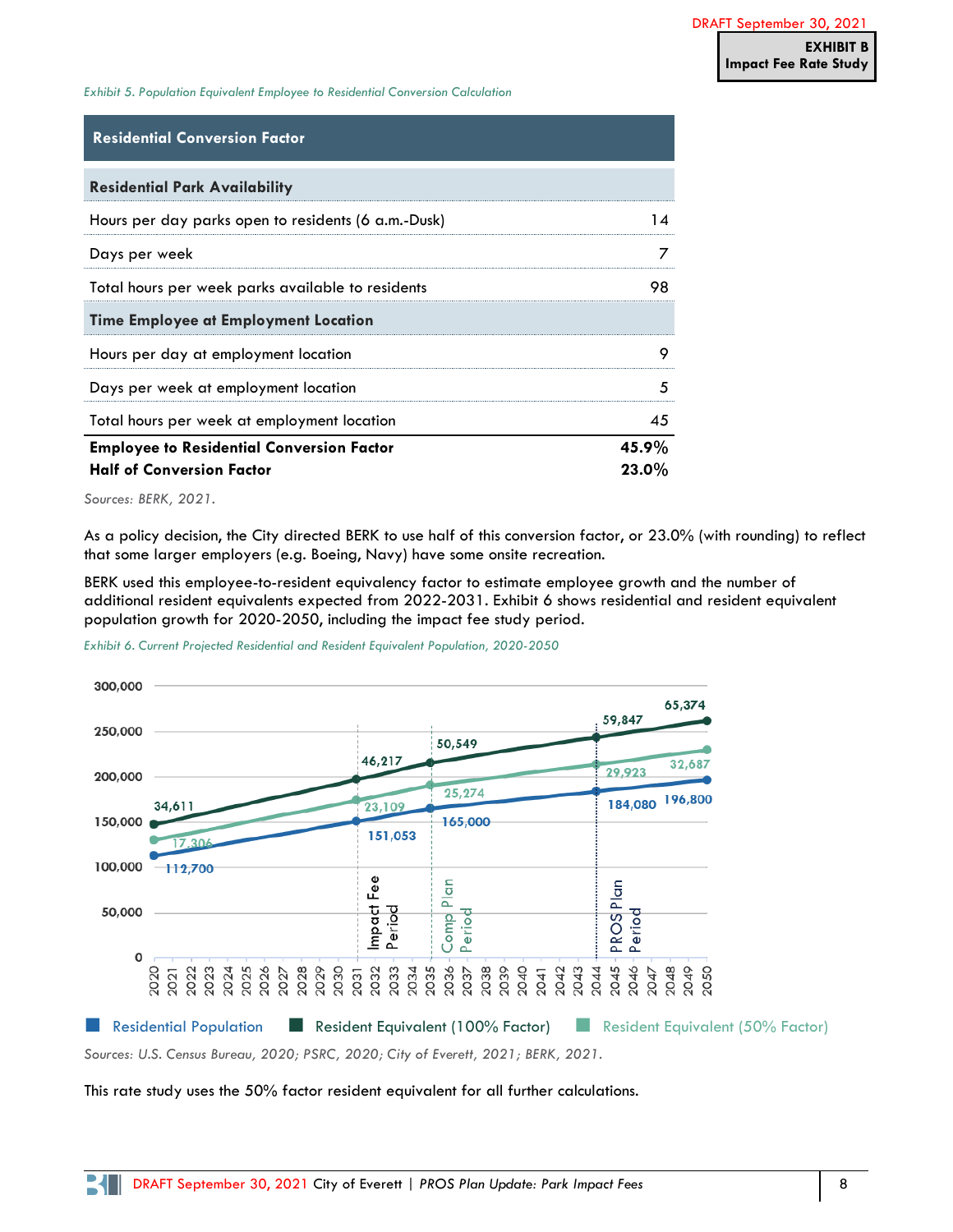## **LEVEL OF SERVICE STANDARDS**

In conjunction with the 2021-2022 update to the *PROS Plan*, the City has adopted a set of updated level of service (LOS) standards that incorporate: acres of developed parks and neighborhood parks; miles of multipurpose trails and park paths; per capita investment; and minimum population access to park properties. Together, these LOS standards create an overall parks system levels of service concept "to invest in the park system at a rate like what current residents and employees enjoy" (Everett Comprehensive Plan).

The two acres-based LOS standards and the two miles of trails and paths LOS standards are based on current inventory. These inventory totals are divided by the current population to estimate a per capita level of service standard for each measure.

The value per capita LOS standard based on the value of park lands and facilities. A value per capita LOS standard represents a commitment on behalf of the City to attempt to keep the overall per person value of the parks system with growth. The LOS standard is calculated with the generalized formula:

*Investment per capita = (value of land + value of facilities) ÷ City population (or equivalent pop)*

To find the replacement value for the park lands and facilities, BERK gathered information from multiple sources.

The Snohomish County Assessor is responsible for valuing parcels throughout the County. Using GIS, BERK summed the assessed values for the City's parks parcels. The land value is shown in [Exhibit 7.](#page-8-0) The assessed value was \$174.3 million; however, the replacement value depends on market conditions and the assessor value is typically lower than the sale values. Using recent land transactions in the city, the after adjusted total land value was estimated to be \$265.1 million (2020\$).

The City of Everett insures many park facilities; the replacement value of structures and facilities was based on insurance values. For those facilities that the City does not insure, estimates were based on the inventory created for the PROS Plan update and cost estimates for similar projects gathered from Washington State Recreation and Conversation Office grant applications and Puget Sound jurisdictions. The replacement value of facilities is estimated at \$115.5 million.

|                                        | <b>Total Value 2020</b> | <b>Per Capita Value:</b><br><b>Equivalent Population</b><br>$20\overline{20}$ |
|----------------------------------------|-------------------------|-------------------------------------------------------------------------------|
| Land                                   |                         |                                                                               |
| <b>Assessed Value</b>                  | \$174,308,071           |                                                                               |
| Market Adjustment                      | 1.52                    |                                                                               |
| <b>Land Value</b>                      | \$265,122,576           | \$2,039.31                                                                    |
| <b>Facilities</b>                      |                         |                                                                               |
| <b>Facilities Value</b>                | \$115,458,377           | \$888.10                                                                      |
| <b>Land and Facilities Value Total</b> | \$380,580,954           | \$2,927.41                                                                    |

<span id="page-8-0"></span>*Exhibit 7. City of Everett Parkland, Facilities, and Park System Values (2020\$)*

*Sources: Snohomish County Assessor, 2021; City of Everett, 2021; Washington State Recreation and Conservation Office, 2021; BERK, 2021.*

The final level of service standard is described in the Comprehensive Plan Parks Element; it does not directly affect the impact fee calculation, although it will help the City direct where to invest future parks capital projects.

The City's proposed LOS standards are summarized in [Exhibit 8.](#page-8-1)

<span id="page-8-1"></span>*Exhibit 8. City of Everett Parks Level of Service (LOS) Standards*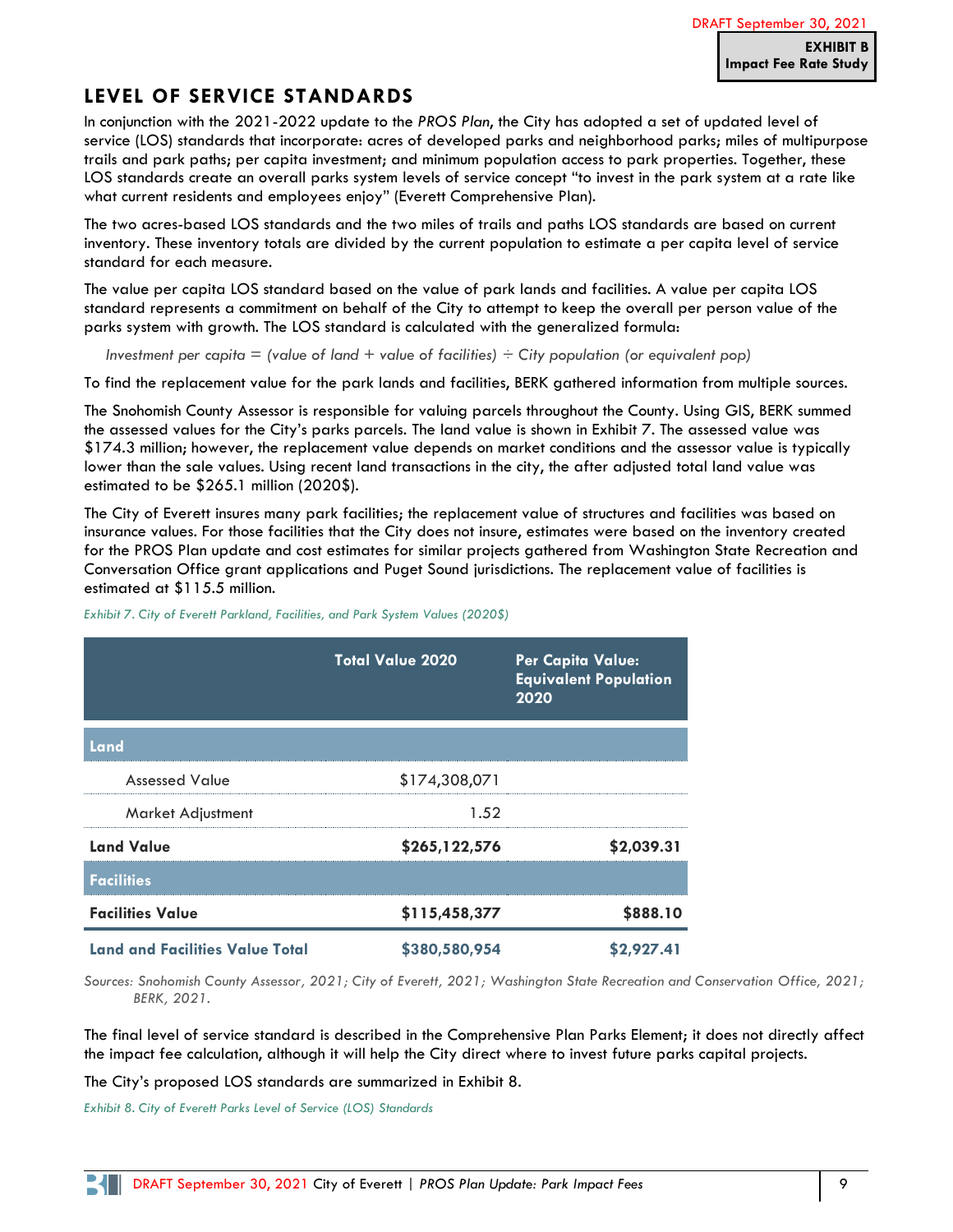| <b>Feature</b>                                 | <b>Base LOS</b><br><b>Standards</b> | <b>Target LOS</b><br><b>Standards</b> |
|------------------------------------------------|-------------------------------------|---------------------------------------|
| Acres per 1,000 population                     |                                     |                                       |
| <b>Total Acres (Residential)</b>               | No net loss                         | 8.2                                   |
| Developed Acres (Residential)                  | 1.7                                 |                                       |
| Neighbor-hood Acres (Residential Equivalent)   | 0.5                                 |                                       |
| Trails per 1,000 population                    |                                     |                                       |
| Multipurpose Trails (Residential Equivalent)   | 0.09                                |                                       |
| Paths in Parks (Residential)                   | 0.14                                |                                       |
| <b>Other Measures</b>                          |                                     |                                       |
| Per Capita Investment (Residential Equivalent) | \$2,927                             |                                       |
| Access: District Pop. Share (Residential)      | 65%                                 | 80%                                   |

*Sources: City of Everett, 2021; BERK, 2021.*

The growth identified in the 2015 Comprehensive Plan of 143,000 by 2035 represents an increase of 30,300 individuals. As of 2020, OFM estimated that the City resident population was 112,700. Incorporating the concept of residential equivalent population (including a share of industrial, office and services, and retail jobs), the City is planning for an additional 44,156.

|                                  | <b>Residential Equivalent</b> |                      |          |  |  |
|----------------------------------|-------------------------------|----------------------|----------|--|--|
| <b>Measure</b>                   | <b>Current</b>                | <b>Future Growth</b> |          |  |  |
|                                  | 2020                          | 2031                 | 2035     |  |  |
| Population                       | 130,006                       | 174,162              | 214,003  |  |  |
| <b>Developed Acres</b>           | 190.0                         | $+64.6$              | $+88.2$  |  |  |
| Neighborhood Acres               | 63.2                          | $+21.5$              | $+29.3$  |  |  |
| Path Miles                       | 1.5.4                         | $+5.3$               | $+7.2$   |  |  |
| <b>Multipurpose Trails Miles</b> | 12.2                          | $+4.1$               | $+5.7$   |  |  |
| Investment (Total)               | \$381M                        | $+ $129M$            | $+$176M$ |  |  |

*Exhibit 9. Parks LOS Standards Current Measures and Future Growth, 2020-3035*

*Sources: Washington State OFM, 2021; City of Everett, 2021; BERK, 2021.*

Applying the residential equivalent investment per LOS standard to the expected growth of 44,156 additional resident equivalents suggests the City would need to invest \$129 million in the parks system over the next 11 years to maintain a similar per capita value.

# **IDENTIFIED FUTURE NEED: CAPITAL PROJECTS**

By law, park impact fees can fund system improvements listed in the Capital Facilities Element of an adopted Comprehensive Plan. The 2015 Comprehensive Plan is being amended to update the capital project list and align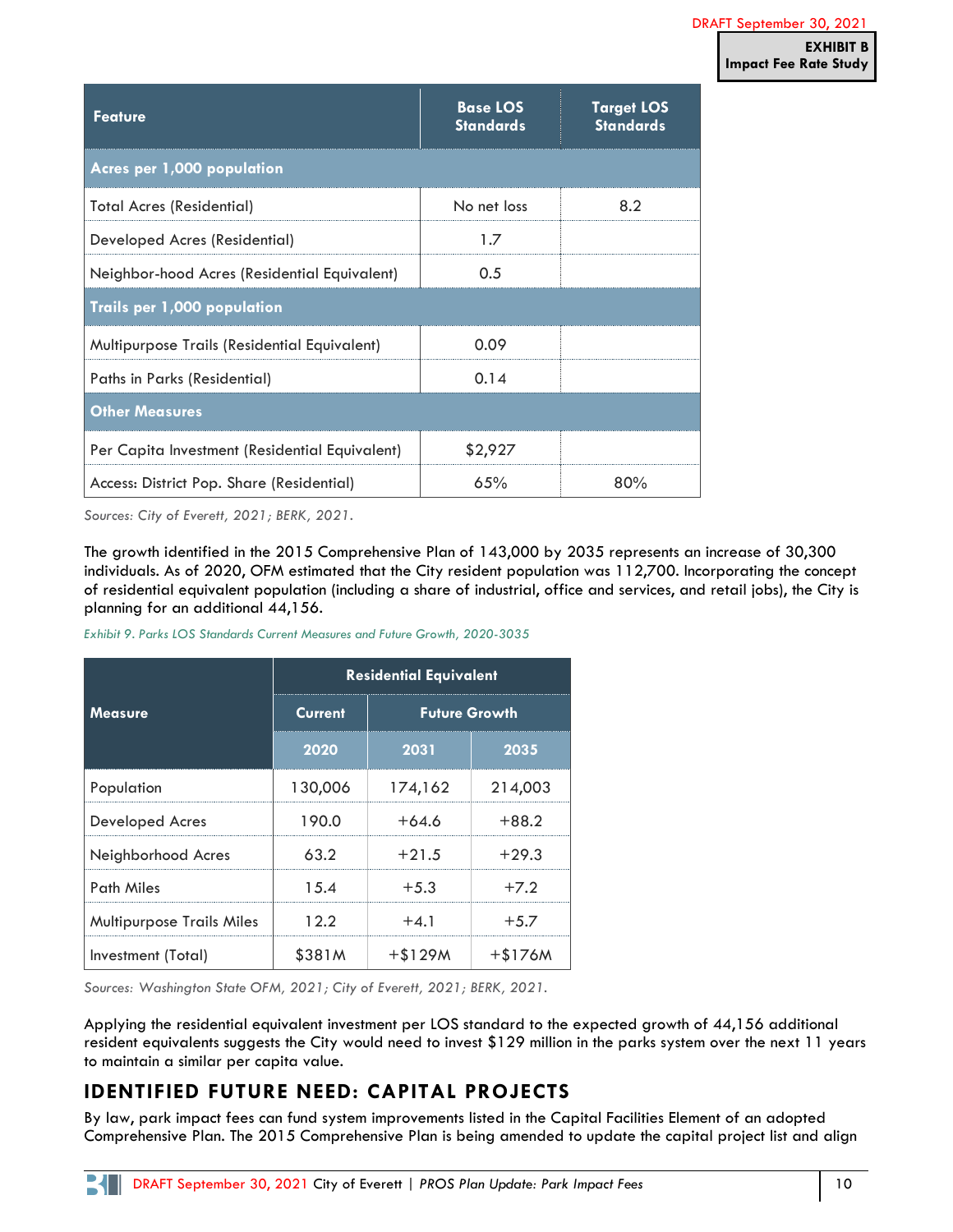with the 2021-2022 *PROS Plan* update. For each capital project, the plan notes the extent to which that project is responding to anticipated future growth. Total cost of capital projects related to growth is a key component for impact fee calculation.

Impact fee calculations are based on the lesser of two future capital needs related to parks:

- 1. **LOS standards project costs:** The future capital needs identified by the LOS standards.
- 2. **Capital Facilities Element growth-related project costs:** The capital projects that the City has identified as being accomplishable over the plan period. Only the portion related to growth is considered.

The lesser of these values is used in the impact fee calculation because the City cannot collect more in fees that it can build nor can it collect more than what is needed to meet the base LOS standards.

The City's LOS standard suggests a needed future capital investment of \$130-131 million over the next 10 years. However, the City has identified the growth-related capital projects costs totaling \$79 million over the same period. The total need identified from the Capital Facilities Element is used in this study to calculate the impact fee.

#### Potential Deficiencies

Based on [RCW 82.02.050\(4\)](https://app.leg.wa.gov/RCW/default.aspx?cite=82.02.050), the capital facilities plan must identify "[d]eficiencies in public facilities serving existing development and the means by which existing deficiencies will be eliminated within a reasonable period of time," and must distinguish such deficiencies from "[a]dditional demands placed on existing public facilities by new development."

Deficiencies are determined by the level of service (LOS) standards that the City uses to measure the impact created by development.

Some of the projects in the CIP address existing deficiencies; only those portions of these projects planned to accommodate future growth are considered in this study.

#### Project Eligibility

By law, impact fees can only be used for system improvements that benefit the new development and relate to the demand from new development. To the extent these projects extend parks capacity, the growth-related portion of capital project costs can be funded by impact fees. [RCW 82.02.050\(3\)](https://app.leg.wa.gov/RCW/default.aspx?cite=82.02.050) specifies that impact fees:

- *(a) Shall only be imposed for system improvements that are reasonably related to the new development;*
- *(b) Shall not exceed a proportionate share of the costs of system improvements that are reasonably related to the new development; and*
- *(c) Shall be used for system improvements that will reasonably benefit the new development.*

Examples of the types of projects that are growth-related and impact-fee eligible include adding facilities at existing parks that increase capacity, such as new and expanded parks, sports fields, paths and trails, and other improvements that fall within the facility or land types listed in [Exhibit 8.](#page-8-1) A list of the specific projects that the City identified as necessary to support growth is in Appendix [A: Resident Equivalent Population Identified Capital](#page-16-0)  [Projects.](#page-16-0)

## **RATE: UNADJUSTED**

#### **Option 1: 100% Fee**

The City will levy parks impact fees on both residential and commercial development.

As discussed in Residential [Population and Housing Growth](#page-2-1) on page [2,](#page-1-0) for residential development, impact fees are charged per dwelling unit. To create a rate schedule that meets expected housing developments that do not fit the traditional single family/multifamily model, rates are based on the number of bedrooms. For impact fees collected on commercial developments, fees are charged per 1,000 gross square feet of development. The unadjusted rates are as shown in [Exhibit 10](#page-10-0) and [Exhibit 11.](#page-11-0)

<span id="page-10-0"></span>*Exhibit 10. 100% Residential: Unadjusted Residential Equivalent Rate Schedule by Number of Bedrooms*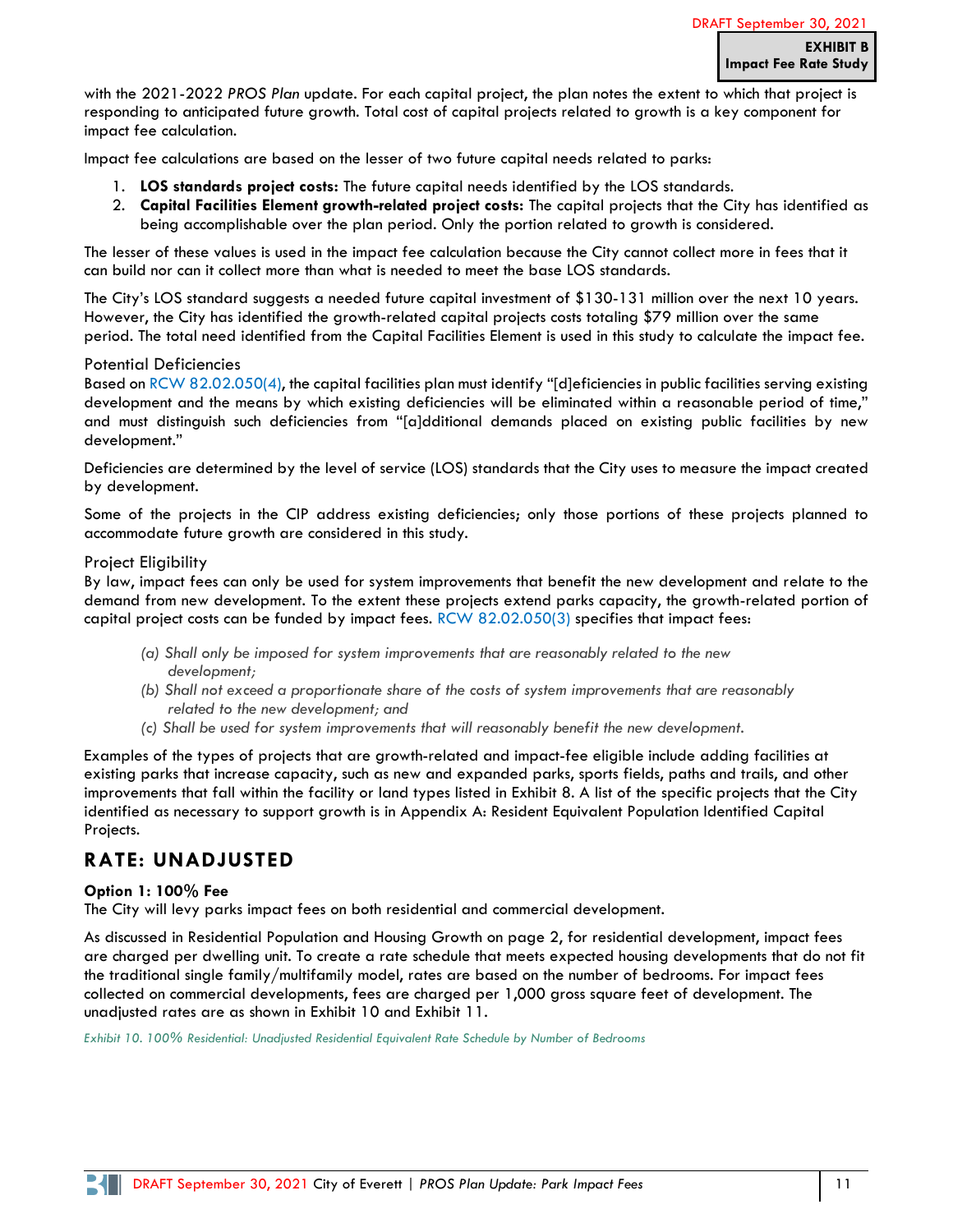|                                                                | One<br><b>Bedroom and</b><br><b>Studio</b> | Two<br><b>Bedrooms</b> | <b>Three</b><br><b>Bedrooms or</b><br>More | Total        |
|----------------------------------------------------------------|--------------------------------------------|------------------------|--------------------------------------------|--------------|
| Growth in Resident-Equivalent Population,<br>2021-2031         |                                            |                        |                                            | 38,353       |
| Identified Service Area Capital Need from<br>Growth (Projects) |                                            |                        |                                            | \$71,714,932 |
| Per Capita Share of Capital Need                               |                                            |                        |                                            | \$1,870      |
| Estimated Number of Residents per Unit                         | 1.01                                       | 2.02                   | $3.03+$                                    |              |
| Unadjusted Park Impact Fee: Cost per Unit                      | \$1,891                                    | \$3,781                | \$5,672                                    |              |

*Source: BERK, 2021.*

<span id="page-11-0"></span>*Exhibit 11. 100% Commercial: Unadjusted Residential Equivalent Rate Schedule by Number of Bedrooms*

|                                                             | Industrial | Services &<br><b>Office</b> | Retail   | Total       |
|-------------------------------------------------------------|------------|-----------------------------|----------|-------------|
| Growth in Resident-Equivalent Population,<br>2021-2031      | 823        | 3,675                       | 1,306    | 5,804       |
| Identified Service Area Capital Need from                   |            |                             |          | \$7,293,374 |
| Growth (Projects)                                           |            |                             |          |             |
| Per Capita Share of Capital Need                            |            |                             |          | \$1,257     |
| Square Feet per Employee                                    | 560        | 380                         | 700      |             |
| Employees per 1,000 sq. ft.                                 | 1.79       | 2.63                        | 1.43     |             |
| Resident-Equivalent per 1,000 sq. ft.                       | 0.41       | 0.60                        | 0.33     |             |
| Unadjusted Park Impact Fee: Cost per 1,000<br>gross sq. ft. | \$515.24   | \$759.30                    | \$412.19 |             |
| Unadjusted Park Impact Fee Rates per sq. ft.                | \$0.52     | \$0.76                      | \$0.41   |             |

*Source: BERK, 2021.*

These schedules represent intermediary steps to a final rate schedule; each must be adjusted for the expected proportion of other non-impact fee future funding contributed by growth.

#### **Option 2: 50% Fee**

The City will levy parks impact fees on both residential and commercial development. As a policy choice, the City is considering reducing park impact fees by 50%.

The unadjusted rates are as shown in [Exhibit 12](#page-11-1) and [Exhibit 13.](#page-12-0)

<span id="page-11-1"></span>*Exhibit 12. 50% Residential: Unadjusted Residential Equivalent Rate Schedule by Number of Bedrooms*

|                                                                | One<br><b>Bedroom and</b><br><b>Studio</b> | Two<br><b>Bedrooms</b> | <b>Three</b><br><b>Bedrooms or</b><br>More | Total        |
|----------------------------------------------------------------|--------------------------------------------|------------------------|--------------------------------------------|--------------|
| Growth in Resident-Equivalent Population,<br>2021-2031         |                                            |                        |                                            | 38,353       |
| Identified Service Area Capital Need from<br>Growth (Projects) |                                            |                        |                                            | \$71,714,932 |
| Per Capita Share of Capital Need                               |                                            |                        |                                            | \$1,870      |
| Estimated Number of Residents per Unit                         | 1.01                                       | 2.02                   | $3.03+$                                    |              |
| 100% Unadjusted Park Impact Fee: Cost per<br>Unit              | \$1,891                                    | \$3,781                | \$5,672                                    |              |
| 50% Unadjusted Park Impact Fee: Cost per<br>Unit               | \$945                                      | \$1,891                | \$2,836                                    |              |

*Source: BERK, 2021.*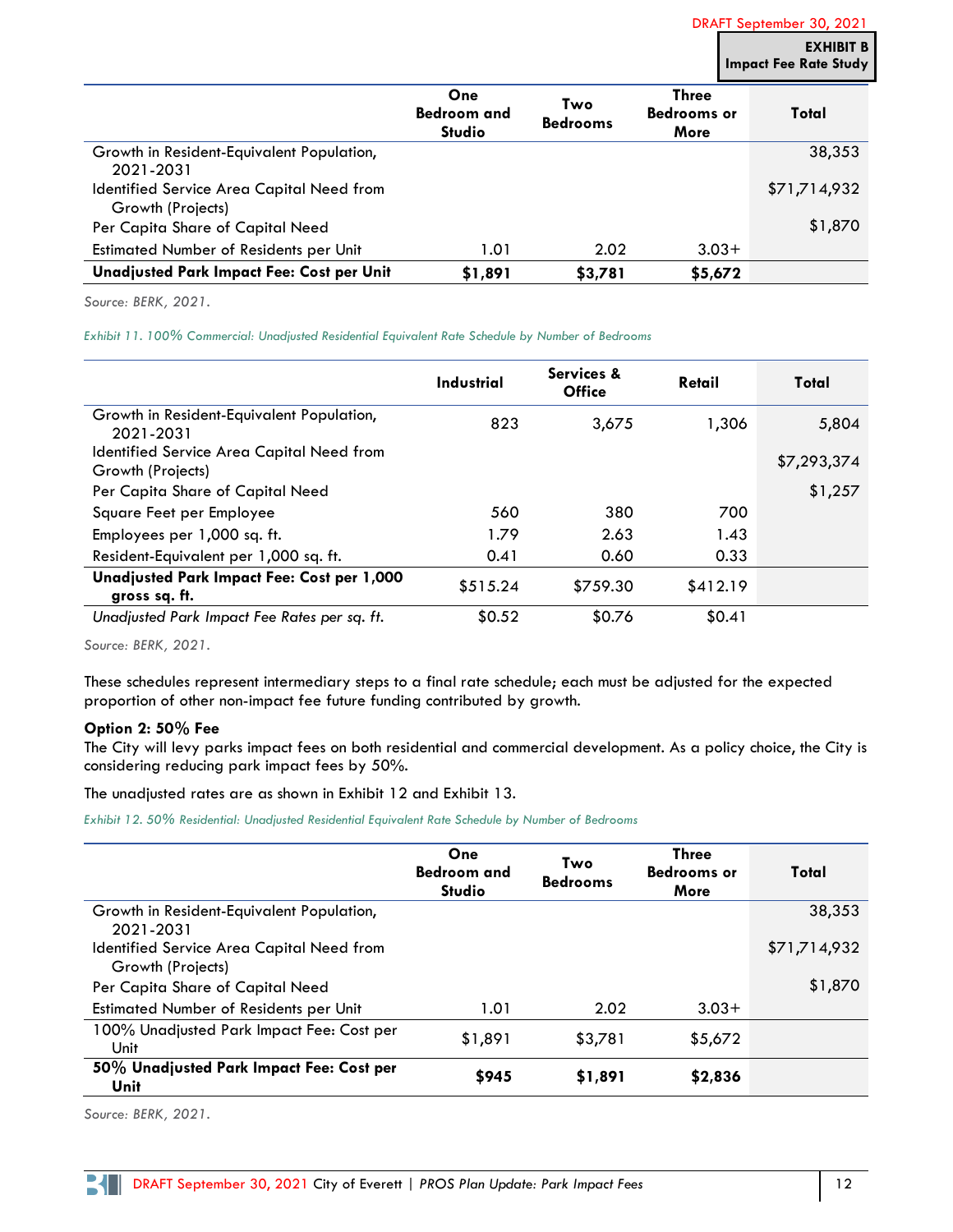<span id="page-12-0"></span>*Exhibit 13. 50% Commercial: Unadjusted Residential Equivalent Rate Schedule by Number of Bedrooms*

|                                                                 | <b>Industrial</b> | Services &<br><b>Office</b> | Retail | Total       |
|-----------------------------------------------------------------|-------------------|-----------------------------|--------|-------------|
| Growth in Resident-Equivalent Population,<br>2021-2031          | 823               | 3,675                       | 1,306  | 5,804       |
| Identified Service Area Capital Need from<br>Growth (Projects)  |                   |                             |        | \$7,293,374 |
| Per Capita Share of Capital Need                                |                   |                             |        | \$1,257     |
| Square Feet per Employee                                        | 560               | 380                         | 700    |             |
| Employees per 1,000 sq. ft.                                     | 1.79              | 2.63                        | 1.43   |             |
| Resident-Equivalent per 1,000 sq. ft.                           | 0.41              | 0.60                        | 0.33   |             |
| 100% Unadjusted Park Impact Fee: Cost per<br>1,000 sq. ft.      | \$515             | \$759                       | \$412  |             |
| 50% Unadjusted Park Impact Fee: Cost per<br>1,000 gross sq. ft. | \$258             | \$380                       | \$206  |             |
| 50% Unadjusted Park Impact Fee Rates per<br>gross sq. ft.       | \$0.26            | \$0.38                      | \$0.21 |             |

*Source: BERK, 2021.*

These schedules represent intermediary steps to a final rate schedule; each must be adjusted for the expected proportion of other non-impact fee future funding contributed by growth.

## **PROPORTIONATE SHARE OF FUTURE REVENUE ADJUSTMENT**

As required [RCW 82.02.050\(1\),](https://app.leg.wa.gov/RCW/default.aspx?cite=82.02.050) BERK calculated the proportionate share of future payments reasonably anticipated to be made by new development users in the form of fees, debt service payments, taxes, and other payments specific to the identified public facilities.

Currently, the City uses grants and Real Estate Excise Tax (REET) 2 to fund park capital projects. Of these, REET 2 is the only other parks funding source that is made by new development residents/employees.

The City forecasts revenues through 2030. Using the same annual growth assumption of 3%, BERK extended this estimate out through 2031. The City has an informal financial policy to spend approximately 50% of REET 2 on parks capital; [Exhibit 14](#page-12-1) shows the total expected REET 2 funding available for parks capital for the impact fee rate study period of 2021-2031 and includes 2020 for context.

<span id="page-12-1"></span>*Exhibit 14. Estimated Total REET Available for Parks Capital, 2020-2031*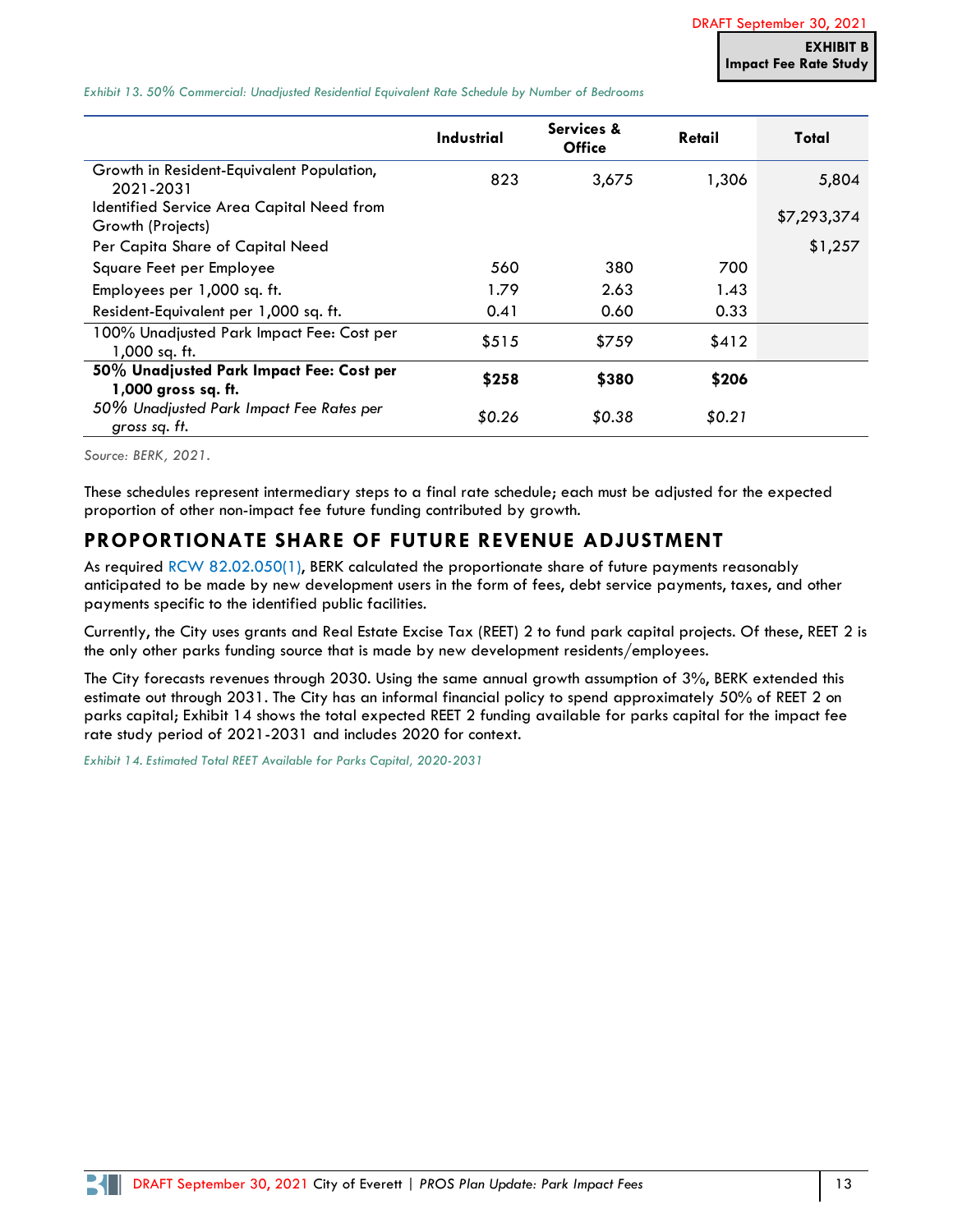

*Sources: City of Everett, 2021; BERK, 2021.*

By dividing the annual estimated REET 2 funds by the estimated residential or resident equivalent population, BERK found the expected annual per capita REET 2 for parks capital. The mean per capita values over 2021-2031 for each population is used to adjust the rate schedules below.

# **RATE: ADJUSTED**

For each approach, residential only and resident equivalent, BERK deducted the proportionate share revenue estimates from the unadjusted rates to create adjusted rate schedules. These rate schedules represent the final rate study calculation of suggested impact fee rates.

#### **Option 1: 100% Fee**

*Exhibit 15. 100% Residential: Adjusted Residential Equivalent Rate Schedule by Number of Bedrooms*

|                                                                | One<br><b>Bedroom and</b><br><b>Studio</b> | Two<br><b>Bedrooms</b> | <b>Three</b><br><b>Bedrooms or</b><br>More | Total        |
|----------------------------------------------------------------|--------------------------------------------|------------------------|--------------------------------------------|--------------|
| Growth in Resident-Equivalent Population,<br>2021-2031         |                                            |                        |                                            | 38,353       |
| Identified Service Area Capital Need from<br>Growth (Projects) |                                            |                        |                                            | \$71,714,932 |
| Per Capita Share of Capital Need                               |                                            |                        |                                            | \$1,870      |
| Estimated Number of Residents per Unit                         | 1.01                                       | 2.02                   | $3.03+$                                    |              |
| Unadjusted Park Impact Fee: Cost per Unit                      | \$1,891                                    | \$3,781                | \$5,672                                    |              |
| <b>Expected Parks Capital Revenue per</b><br>Capita            |                                            |                        |                                            | \$8.30       |
| Expected Revenue per Unit                                      | \$8.40                                     | \$16.79                | \$25.19                                    |              |
| Adjusted Park Impact Fee Rates per Unit                        | \$1,882                                    | \$3,764                | \$5,647                                    |              |

*Source: BERK, 2021.*

*Exhibit 16. 100% Commercial: Adjusted Residential Equivalent Rate Schedule by Number of Bedrooms*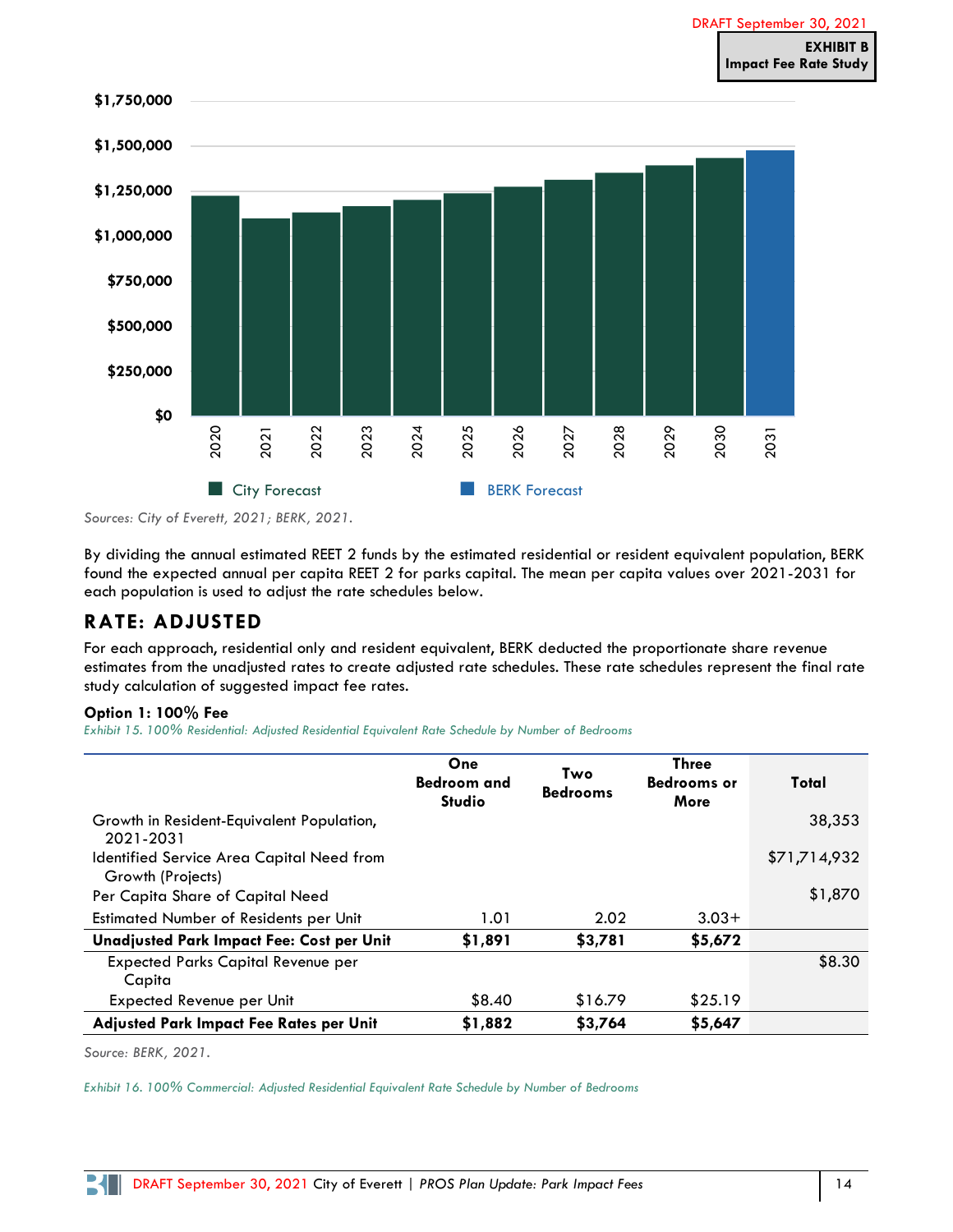DRAFT September 30, 2021

**EXHIBIT Impact Fee Rate Study**

|                                                                | <b>Industrial</b> | Services &<br><b>Office</b> | Retail | Total       |
|----------------------------------------------------------------|-------------------|-----------------------------|--------|-------------|
| Growth in Resident-Equivalent Population,<br>2021-2031         | 1,650             | 7,350                       | 2,610  | 5,804       |
| Identified Service Area Capital Need from<br>Growth (Projects) |                   |                             |        | \$7,293,374 |
| Per Capita Share of Capital Need                               |                   |                             |        | \$1,257     |
| Square Feet per Employee                                       | 560               | 380                         | 700    |             |
| Employees per 1,000 sq. ft.                                    | 1.79              | 2.63                        | 1.43   |             |
| Resident-Equivalent per 1,000 sq. ft.                          | 0.41              | 0.60                        | 0.33   |             |
| Unadjusted Park Impact Fee: Cost per 1,000<br>sq. ft.          | \$515             | \$759                       | \$412  |             |
| <b>Expected Parks Capital Revenue per</b><br>Capita            |                   |                             |        | \$8.30      |
| Expected Revenue per 1,000 sq. ft.                             | \$3.40            | \$5.02                      | \$2.72 |             |
| Adjusted Park Impact Fee Rates per 1,000<br>gross sq. ft.      | \$512             | \$754                       | \$409  |             |
| Adjusted Park Impact Fee Rates per sq. ft.                     | \$0.51            | \$0.75                      | \$0.41 |             |

*Source: BERK, 2021.*

#### **Option 2: 50% Fee**

The City will levy parks impact fees on both residential and commercial development. As a policy choice, the City is considering reducing park impact fees by 50%.

*Exhibit 17. 50% Residential: Adjusted Residential Equivalent Rate Schedule by Number of Bedrooms*

|                                                                | One<br><b>Bedroom and</b><br><b>Studio</b> | Two<br><b>Bedrooms</b> | <b>Three</b><br><b>Bedrooms or</b><br>More | Total        |
|----------------------------------------------------------------|--------------------------------------------|------------------------|--------------------------------------------|--------------|
| Growth in Resident-Equivalent Population,<br>2021-2031         |                                            |                        |                                            | 38,353       |
| Identified Service Area Capital Need from<br>Growth (Projects) |                                            |                        |                                            | \$71,714,932 |
| Per Capita Share of Capital Need                               |                                            |                        |                                            | \$1,870      |
| Estimated Number of Residents per Unit                         | 1.01                                       | 2.02                   | $3.03+$                                    |              |
| Unadjusted Park Impact Fee: Cost per Unit                      | \$1,891                                    | \$3,781                | \$5,672                                    |              |
| <b>Expected Parks Capital Revenue per</b><br>Capita            |                                            |                        |                                            | \$8.30       |
| Expected Revenue per Unit                                      | \$8.40                                     | \$16.79                | \$25.19                                    |              |
| 100% Adjusted Park Impact Fee Rates per<br>Unit                | \$1,882                                    | \$3,764                | \$5,647                                    |              |
| 50% Adjusted Park Impact Fee Rates per<br>Unit                 | \$941                                      | \$1,882                | \$2,823                                    |              |

*Source: BERK, 2021.*

K

*Exhibit 18. 50% Commercial: Adjusted Residential Equivalent Rate Schedule by Number of Bedrooms*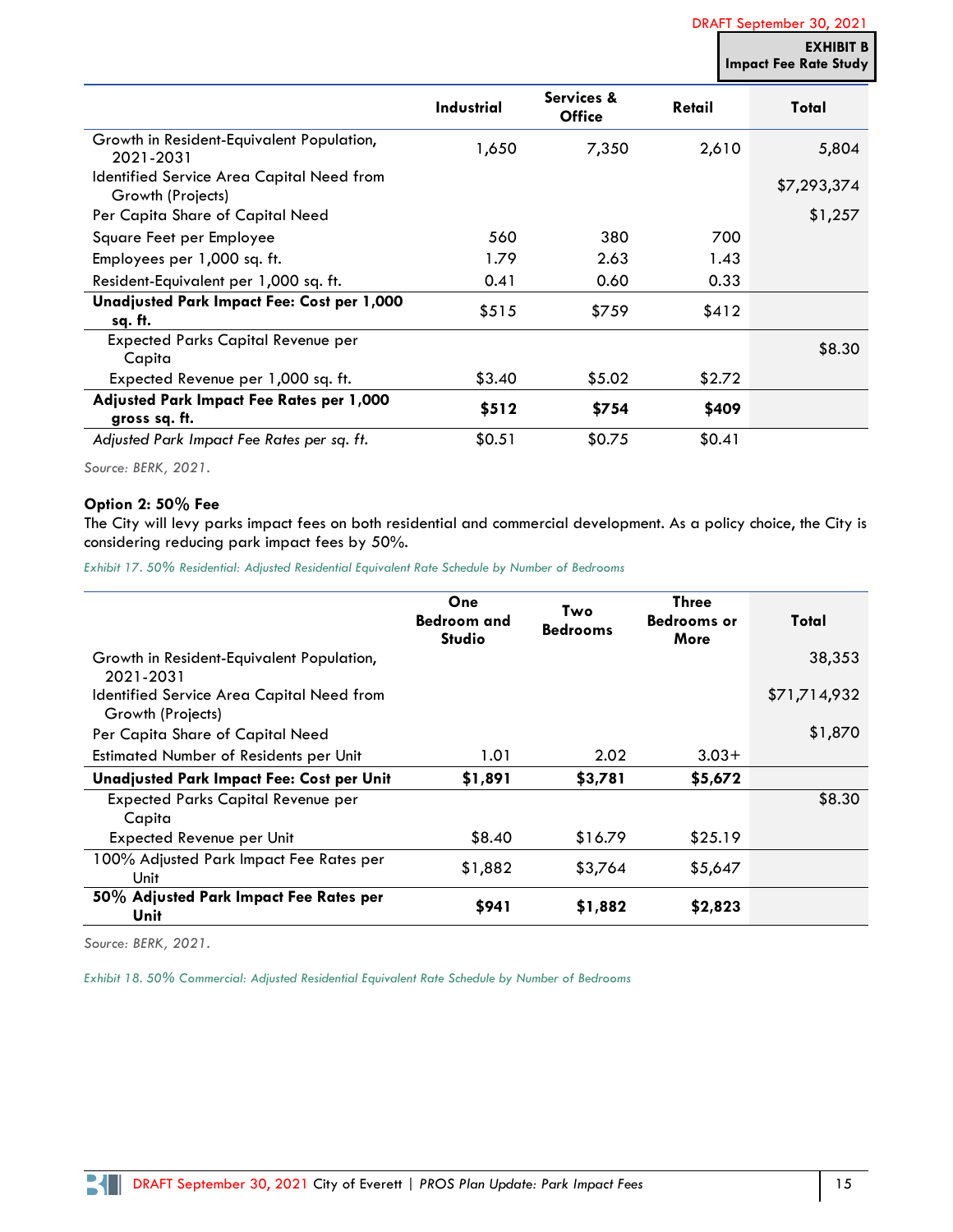DRAFT September 30, 2021

**EXHIBIT B Impact Fee Rate Study**

|                                                                | <b>Industrial</b> | Services &<br><b>Office</b> | Retail | Total       |
|----------------------------------------------------------------|-------------------|-----------------------------|--------|-------------|
| Growth in Resident-Equivalent Population,<br>2021-2031         | 823               | 3,675                       | 1,306  | 5,804       |
| Identified Service Area Capital Need from<br>Growth (Projects) |                   |                             |        | \$7,293,374 |
| Per Capita Share of Capital Need                               |                   |                             |        | \$1,257     |
| Square Feet per Employee                                       | 560               | 380                         | 700    |             |
| Employees per 1,000 sq. ft.                                    | 1.79              | 2.63                        | 1.43   |             |
| Resident-Equivalent per 1,000 sq. ft.                          | 0.41              | 0.60                        | 0.33   |             |
| Unadjusted Park Impact Fee: Cost per 1,000                     | \$515             | \$759                       | \$412  |             |
| sq. ft.                                                        |                   |                             |        |             |
| <b>Expected Parks Capital Revenue per</b><br>Capita            |                   |                             |        | \$8.30      |
| Expected Revenue per 1,000 sq. ft.                             | \$3.40            | \$5.02                      | \$2.72 |             |
| 100% Adjusted Park Impact Fee Rates per<br>1,000 sq. ft.       | \$512             | \$754                       | \$409  |             |
| 50% Adjusted Park Impact Fee Rates per<br>1,000 gross sq. ft.  | \$256             | \$377                       | \$205  |             |
| 50% Adjusted Park Impact Fee Rates per<br>gross sq. ft.        | \$0.26            | \$0.38                      | \$0.20 |             |

*Source: BERK, 2021.*

## **APPENDICES**

**Appendix A: Resident equivalent Population Identified Capital Projects**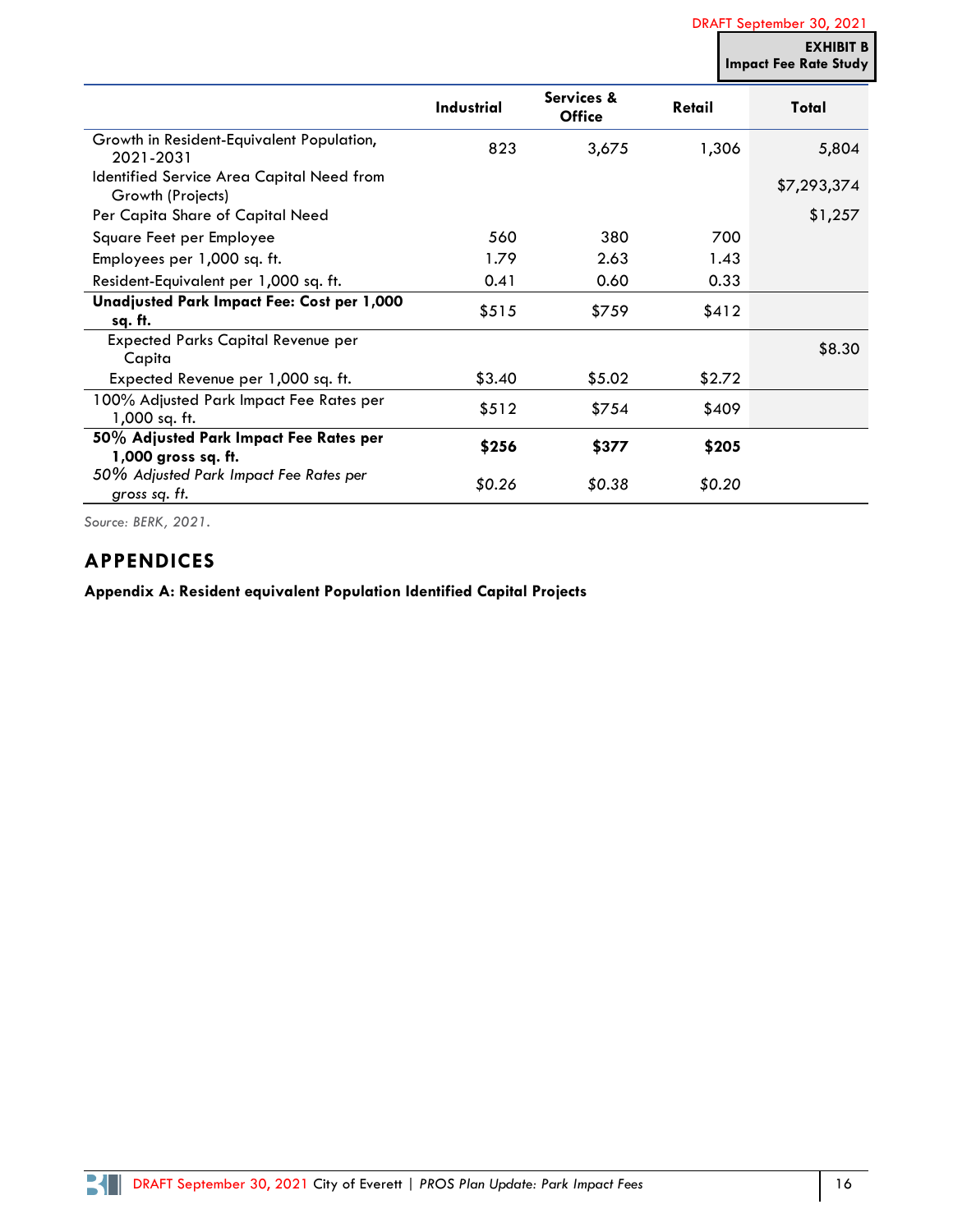# **APPENDIX A: RESIDENT EQUIVALENT POPULATION IDENTIFIED CAPITAL PROJECTS**

<span id="page-16-0"></span>

| <b>Project Name</b>                                           | <b>District</b> | Acres<br><b>or</b><br><b>Miles</b> | <b>Cost Estimate</b> | <b>Start Year</b> | <b>Funding Sources</b>              | $\frac{0}{0}$<br><b>Related</b><br>to<br><b>Growth</b> | <b>Impact Fee</b><br>Eligible:<br>2021-2031 |
|---------------------------------------------------------------|-----------------|------------------------------------|----------------------|-------------------|-------------------------------------|--------------------------------------------------------|---------------------------------------------|
| Developed                                                     |                 |                                    |                      |                   |                                     |                                                        |                                             |
| Developed Acres (Locations TBD)                               | <b>LOS</b>      | 31.67                              | \$15,724,531         | 2027-2031         | <b>REET, Grants, Impact Fees</b>    | 100%                                                   | \$15,724,531                                |
| <b>CEMEX Park Parcel</b>                                      | 3               | 30.00                              | \$5,000,000          | 2022-2026         | <b>REET, Grants, Impact Fees</b>    | 100%                                                   | \$5,000,000                                 |
| Off-leash Dog Parks (Locations TBD)                           | Citywide        | 3.00                               | \$450,000            | 2023              | <b>REET, Grants, Impact Fees</b>    | 100%                                                   | \$450,000                                   |
| Developed Acres Subtotal                                      |                 | 64.67                              | \$21,174,531         |                   |                                     |                                                        | \$21,174,531                                |
| Neighborhood                                                  |                 |                                    |                      |                   |                                     |                                                        |                                             |
| Neighborhood Parks (Locations TBD)                            | LOS             | 10.83                              | \$15,059,205         | 2027-2031         | <b>REET, Grants, Impact Fees</b>    | 100%                                                   | \$15,059,205                                |
| Emma Yule Park                                                | $\overline{2}$  | 1.40                               | \$2,050,000          | 2022              | <b>REET, Grants, Impact Fees</b>    | 100%                                                   | \$2,050,000                                 |
| Madison/Morgan Park Passive Recreation<br><b>Improvements</b> | $\overline{2}$  | 1.78                               | \$575,000            | 2021              | <b>REET, Grants, Impact Fees</b>    | 100%                                                   | \$575,000                                   |
| Downtown (CBD) Park                                           | $\overline{2}$  | 3.00                               | \$4,000,000          | 2027-2031         | <b>REET, Grants, Impact Fees</b>    | 100%                                                   | \$4,000,000                                 |
| <b>Eclipse Mill Water Access</b>                              | $\overline{2}$  | 3.50                               | \$4,900,000          | 2025              | REET, Grants (LIFT), Impact<br>Fees | 100%                                                   | \$4,900,000                                 |
| <b>Stormwater Parks</b>                                       | $\overline{4}$  | 1.00                               | \$8,500,000          | 2022-2031         | <b>REET, Grants, Impact Fees</b>    | 50%                                                    | \$4,250,000                                 |
| Neighborhood Parks Subtotal                                   |                 | 21.51                              | \$35,084,205         |                   |                                     |                                                        | \$30,834,205                                |
| Paths                                                         |                 |                                    |                      |                   |                                     |                                                        |                                             |
| Paths (Locations TBD)                                         | LOS             | 5.25                               | \$2,217,864          | 2027-2031         | <b>REET, Grants, Impact Fees</b>    | 100%                                                   | \$2,217,864                                 |
| <b>Paths Subtotal</b>                                         |                 | 5.25                               | \$2,217,864          |                   |                                     |                                                        | \$2,217,864                                 |
| <b>Multipurpose Trails</b>                                    |                 |                                    |                      |                   |                                     |                                                        |                                             |
| <b>Trails (Locations TBD)</b>                                 | LOS             | 1.31                               | \$1,300,086          | 2027-2031         | <b>REET, Grants, Impact Fees</b>    | 100%                                                   | \$1,300,086                                 |
| Pigeon Creek Trail and Overpass                               | 3               | 0.80                               | \$1,900,000          | 2025              | <b>REET, Grants, Impact Fees</b>    | 100%                                                   | \$1,900,000                                 |
| Connect Emma Yule to Interurban Trail                         | $\overline{2}$  | 0.40                               | \$439,576            | 2023              | <b>REET, Grants, Impact Fees</b>    | 100%                                                   | \$439,576                                   |
| Silver Lake Loop Trail Improvements                           | 5               | 1.04                               | \$1,000,000          | 2021              | <b>REET, Grants, Impact Fees</b>    | 100%                                                   | \$1,000,000                                 |
| Silver Lake Boardwalk Trail                                   | 5               | 0.60                               | \$9,000,000          | 2027-2031         | <b>REET, Grants, Impact Fees</b>    | 100%                                                   | \$9,000,000                                 |
| <b>Trails Subtotal</b>                                        |                 | 4.15                               | \$13,639,662         |                   |                                     |                                                        | \$13,639,662                                |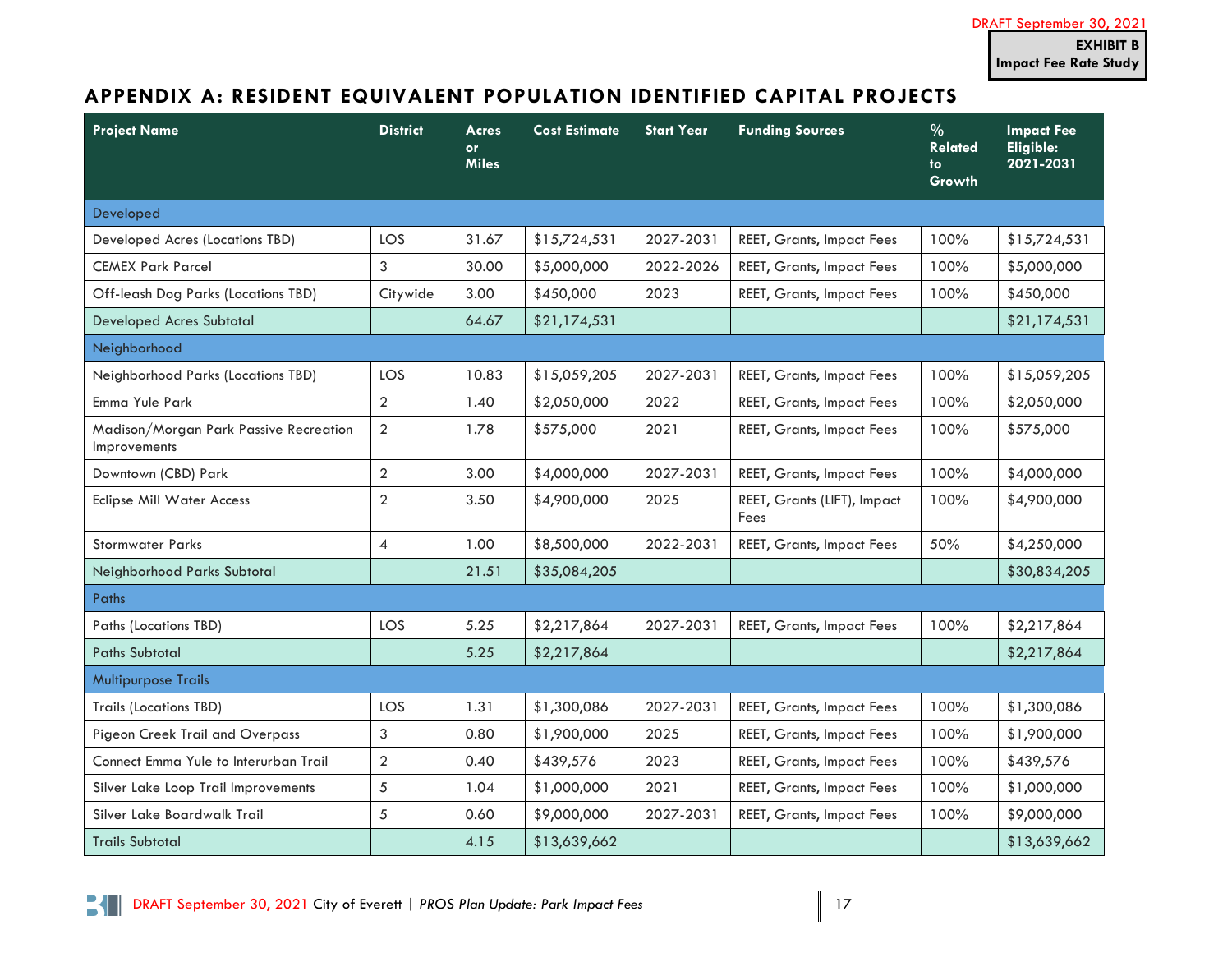|                                                                   |                  |                                    |                      |                   |                                  |                                         | <b>EXHIBIT B</b><br><b>Impact Fee Rate Study</b> |
|-------------------------------------------------------------------|------------------|------------------------------------|----------------------|-------------------|----------------------------------|-----------------------------------------|--------------------------------------------------|
| <b>Project Name</b>                                               | <b>District</b>  | Acres<br><b>or</b><br><b>Miles</b> | <b>Cost Estimate</b> | <b>Start Year</b> | <b>Funding Sources</b>           | $\%$<br><b>Related</b><br>to.<br>Growth | <b>Impact Fee</b><br>Eligible:<br>2021-2031      |
| <b>Investments</b>                                                |                  |                                    |                      |                   |                                  |                                         |                                                  |
| Garfield Pathways & Basketball Court                              | $\mathbf{1}$     | 0.00                               | \$96,033             | 2020              | <b>REET, Impact Fees</b>         | 10%                                     | \$9,603                                          |
| Jackson Park Phase 2: Artificial Turf +<br>Parking                | $\mathbf{1}$     | 0.00                               | \$2,500,000          | 2024              | <b>REET, Grants, Impact Fees</b> | 75%                                     | \$1,875,000                                      |
| Jetty Landing Restroom                                            | $\mathbf{1}$     | 0.00                               | \$118,191            | 2022              | <b>REET, Grants</b>              | $0\%$                                   | \$0                                              |
| Legion Park Restroom                                              | $\mathbf{1}$     | 0.00                               | \$240,000            | 2022              | <b>REET, Grants, Impact Fees</b> | 25%                                     | \$60,000                                         |
| Legion Park Sport Court & Parking                                 | $\mathbf{1}$     | 0.00                               | \$233,727            | 2020              | <b>REET, Grants, Impact Fees</b> | 50%                                     | \$116,864                                        |
| Wiggums Hollow Park Playgound                                     | $\mathbf{1}$     | 0.00                               | \$570,000            | 2023              | <b>REET, Impact Fees</b>         | 10%                                     | \$57,000                                         |
| Swim Center Renovation/Admin Recreation<br>and Community Center * | $\overline{2}$   | 0.00                               | \$6,000,000          | 2029              | <b>REET, Grants, Impact Fees</b> | 25%                                     | \$1,500,000                                      |
| Doyle Park Playground                                             | $\overline{2}$   | 0.00                               | \$300,000            | 2021              | <b>REET, Impact Fees</b>         | 10%                                     | \$30,000                                         |
| Forest Park Playground Replacement                                | $\overline{2}$   | 0.00                               | \$1,000,000          | 2020              | <b>REET, Impact Fees</b>         | 25%                                     | \$250,000                                        |
| <b>Forest Park Sport Court</b>                                    | $\sqrt{2}$       | 0.00                               | \$280,657            | 2020              | <b>REET, Grants, Impact Fees</b> | 50%                                     | \$140,329                                        |
| Lowell Park Playground                                            | $\overline{2}$   | 0.00                               | \$420,000            | 2024              | <b>REET, Impact Fees</b>         | 10%                                     | \$42,000                                         |
| <b>Lowell Park Restroom</b>                                       | $\boldsymbol{2}$ | 0.00                               | \$160,000            | 2022              | <b>REET, Grants, Impact Fees</b> | 25%                                     | \$40,000                                         |
| Lowell Park Sport Court Renovation                                | $\overline{2}$   | 0.00                               | \$98,436             | 2020              | <b>REET, Impact Fees</b>         | 50%                                     | \$49,218                                         |
| Rotary Park Boat Launch Renovations                               | $\overline{2}$   | 0.00                               | \$399,847            | 2022              | <b>REET, Grants</b>              | $0\%$                                   | \$0                                              |
| Edgewater Park Playground                                         | 3                | 0.00                               | \$336,000            | 2023              | <b>REET, Grants, Impact Fees</b> | 10%                                     | \$33,600                                         |
| <b>Edgewater Park Renovation</b>                                  | 3                | 0.00                               | \$425,000            | 2023              | <b>REET, Grants, Impact Fees</b> | 25%                                     | \$106,250                                        |
| Edgewater Sport Court - YAF                                       | 3                | 0.00                               | \$299,788            | 2021              | <b>REET, Grants, Impact Fees</b> | 50%                                     | \$74,947                                         |
| Howarth Park Playground                                           | 3                | 0.00                               | \$240,000            | 2021              | <b>REET, Impact Fees</b>         | 10%                                     | \$24,000                                         |
| Howarth Park Restroom                                             | 3                | 0.00                               | \$280,000            | 2021              | <b>REET, Impact Fees</b>         | 50%                                     | \$140,000                                        |
| Howarth Park Sport Court & Parking                                | 3                | 0.00                               | \$318,000            | 2021              | <b>REET, Grants, Impact Fees</b> | 10%                                     | \$31,800                                         |
| Phil Johnson Ballfields Design                                    | 3                | 0.00                               | \$4,650,000          | 2018              | <b>REET, Grants, Impact Fees</b> | 80%                                     | \$3,720,000                                      |
| Phil Johnson Park Playground                                      | 3                | 0.00                               | \$205,000            | 2022              | <b>REET, Impact Fees</b>         | 10%                                     | \$20,500                                         |
| Disc Golf Development TAS                                         | 5                | 0.00                               | \$50,000             | 2022-2023         | <b>REET, Grants, Impact Fees</b> | 100%                                    | \$50,000                                         |

DRAFT September 30, 2021